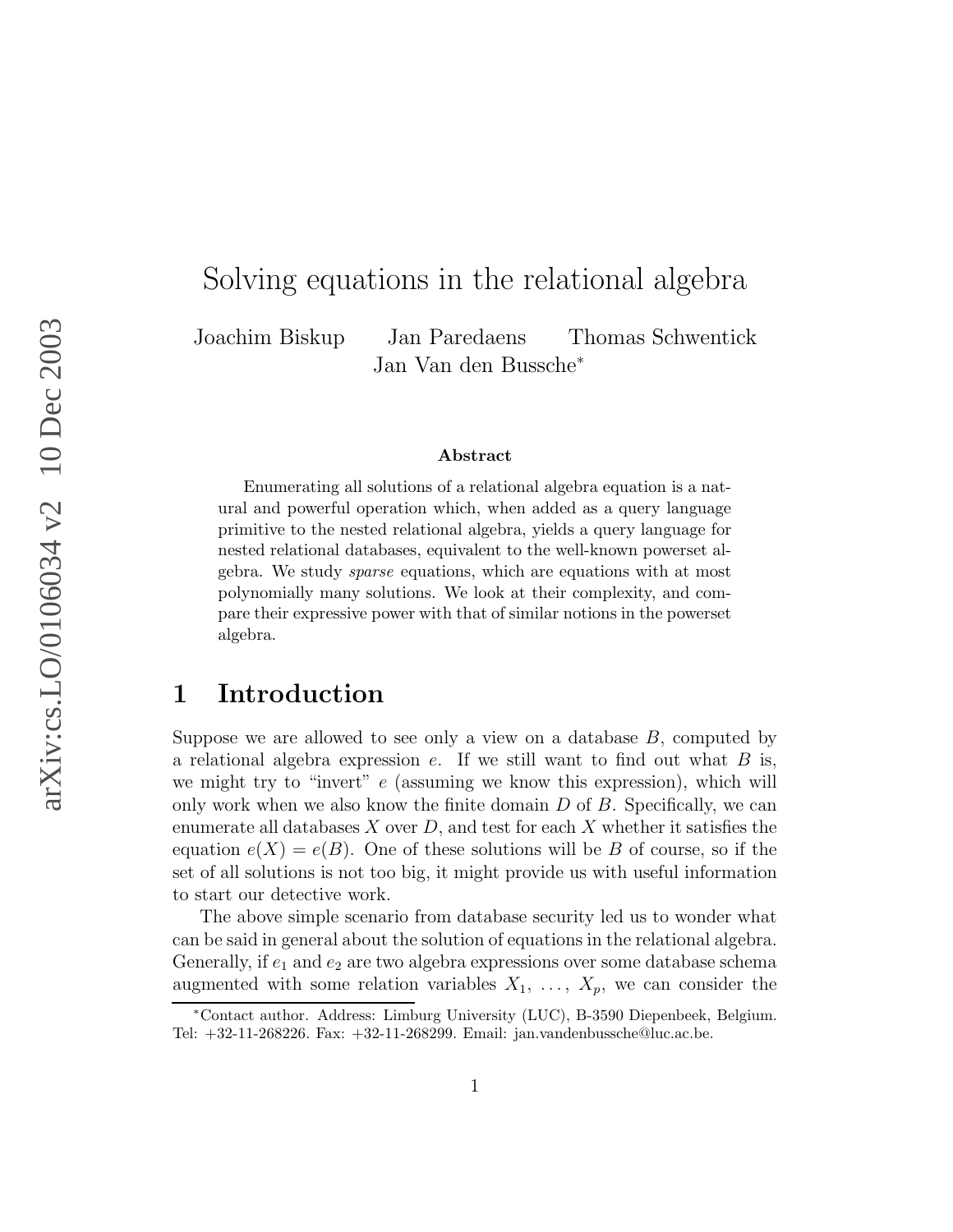equation  $e_1 = e_2$ . A *solution* of this equation, given a database B with finite domain D, is a tuple  $(X_1, \ldots, X_p)$  of relations over D such that  $e_1$  and  $e_2$ evaluate to the same relation on the augmented database  $(B, X_1, \ldots, X_p)$ .

Asking whether there exists a solution of a relational algebra equation on a database is almost exactly the same thing as asking whether an existential second-order logic sentence is true on that database. Hence, by Fagin's theorem [\[Fag74,](#page-20-0) [EF95\]](#page-20-1), the problems that can be formulated as finding a solution of some relational algebra equation are nothing but the problems in NP.

However, in the present paper, we start from the observation that the set of all solutions of an equation, being a set of tuples of relations, is a nested relation. One can therefore consider the enumeration of all solutions of an equation as a query language primitive, which can be added to the nested relational algebra. We introduce and study this extension of the nested relational algebra, which we call the equation algebra. The equation algebra is extremely powerful: it is equivalent to the well-known powerset algebra for nested relations. Our particular interest, however, is in what can be expressed in the equation algebra by using only equations that have a solution set of polynomial size on each database. We call such equations sparse.

Our interest in sparse equations does not stem from time efficiency considerations. Indeed, it is not obvious how knowing that an equation is sparse would help in actually finding even one solution more quickly. It is neither obvious, however, that it would not help. For example, consider the problem of checking on a given database whether some fixed sparse relational algebra equation has a solution. Using an extension of Fagin's theorem to nested relational databases, we show that this problem can be NP-hard only if every problem in NP can already be decided by a polynomial-time nondeterministic Turing machine that has only polynomially many accepting computations on each input. The latter is one of the many unresolved questions in computational complexity theory [\[All86\]](#page-20-2).

Nevertheless, sparse equations are still interesting from a space efficiency standpoint. Indeed, for the natural evaluation strategy for equation algebra expressions to run in polynomial space, it is necessary that all equations occurring in the expression are sparse. Interest in fragments of powerful query languages for which the natural evaluation strategy is polynomial-space is not new to database theory research. For example, Abiteboul and Vianu [\[AV91\]](#page-20-3) showed that the parity query is not expressible in the polynomialspace fragment of various computationally complete query languages.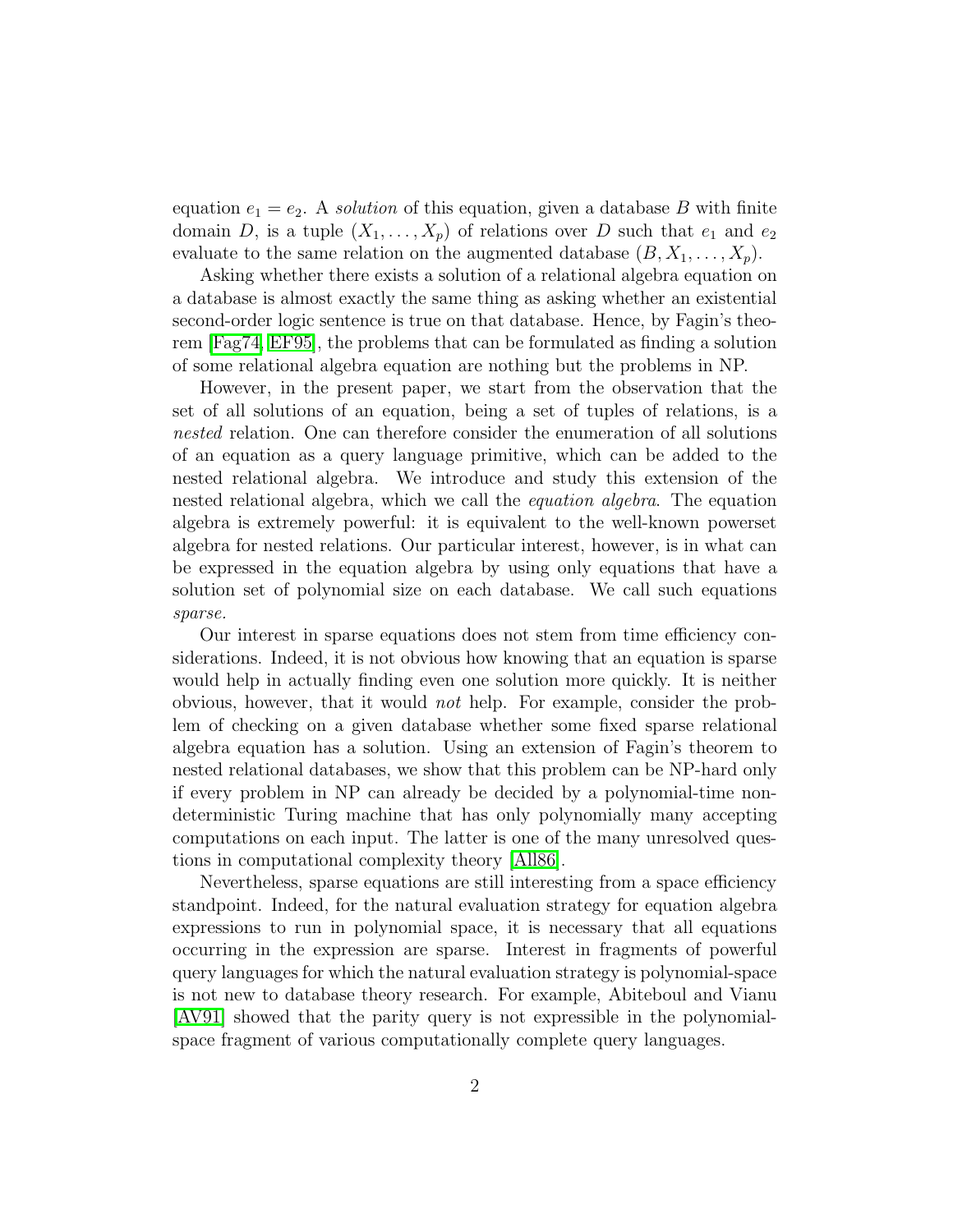Closer to our topic is the work of Suciu and Paredaens [\[SP97\]](#page-21-0), who showed that queries such as transitive closure and parity are not expressible in the polynomial-space fragment of the powerset algebra for nested relations. This fragment consists of all powerset algebra expressions where all intermediate results are of polynomial size, on each database. Note that this fragment does make sense as there are expressions that always produce a result of logarithmic size; applying the, exponential, powerset operator to such expressions produces a result of polynomial size.

We also mention Grumbach and Vianu [\[GV95\]](#page-21-1), who also studied a sparsity notion in connection with queries over nested relational databases, although they considered sparsity as a property of databases rather than of query language expressions.

Suciu and Paredaens conjectured in general that the polynomial-space fragment of the powerset algebra has no more power than the nested relational algebra without powerset. (This conjecture has been confirmed for monadic database schemas [\[VdB\]](#page-21-2).) At first sight, the operator that we add to the nested relational algebra, to enumerate all solutions of an equation, does not seem to be that different from the powerset operator. After all, both operators perform some kind of potentially exponential enumeration.

Yet, as we will point out, the analogue of the Suciu-Paredaens conjecture does not hold for the sparse fragment of the equation algebra. Specifically, using sparse equations only, we can express transitive closure; in fact, we can express any fixpoint query. This complements a result by Abiteboul and Hillebrand [\[AH95\]](#page-20-4), who showed that transitive closure becomes expressible in the powerset algebra in polynomial space, provided we use a more clever "pipelined" evaluation strategy. Actually, every fixpoint query is already expressible using equations that are not just sparse, but even unambiguous: they have a unique solution on each database. Unambiguous equations in the relational algebra are known as implicit definitions in first-order logic, and were studied in the context of finite model theory by Kolaitis [\[Kol90\]](#page-21-3). Kolaitis already showed that every fixpoint query can be implicitly defined. We offer a straightforward, direct proof.

Another example of the differences between the sparse fragment of the equation algebra and that of the powerset algebra is given by the well-known nesting operator of the nested relational algebra. This operator becomes redundant once we extend the algebra with the solution operator or with the powerset operator. However, the original nesting operator never blows up exponentially. We show that, without using the nesting operator itself,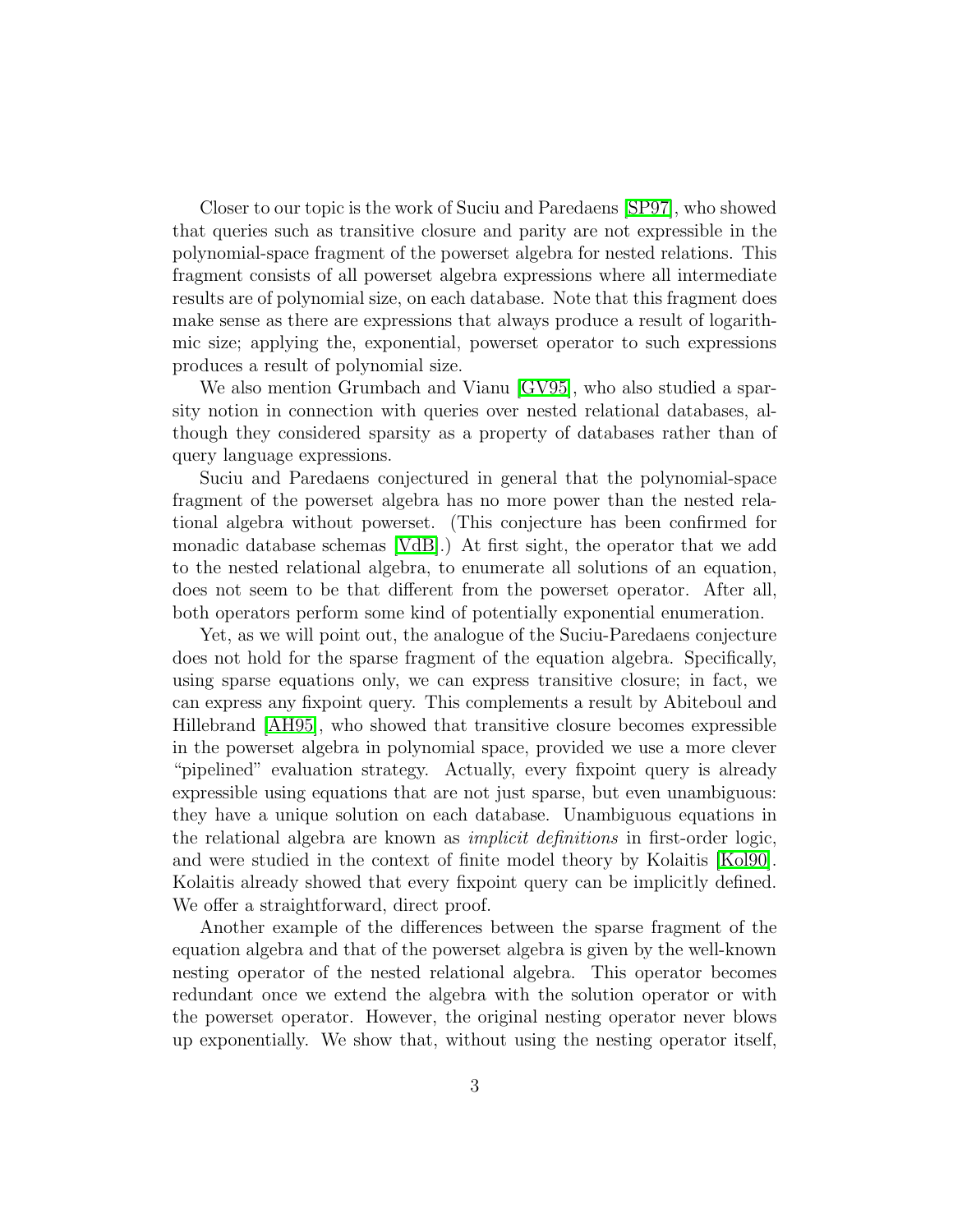nesting is expressible in the equation algebra using sparse equations only, but that the same is not possible with a polynomial-space powerset algebra expression.

However, there are also similarities between the two fragments. Specifically, we prove an analogue to the Suciu-Paredaens result, to the effect that the parity query is not expressible in the sparse fragment of the equation algebra either. This is our main technical contribution; the proof is in the style of an elegant argument of Liebeck [\[Lie83\]](#page-21-4), invoking Bochert's theorem on the order of primitive permutation groups. Coming back to connection with implicit definitions in first-order logic, our result generalizes the known and easy fact that the parity query cannot be defined implicitly [\[Kol90\]](#page-21-3), in two directions: from unambiguous to sparse; and from a single equation to an arbitrarily complex expression involving several, possibly nested, equations.

This paper is organized as follows. Section [2](#page-3-0) recalls the nested relational data model. Section [3](#page-4-0) introduces relational algebra equations. Section [4](#page-5-0) introduces the equation algebra. Section [5](#page-8-0) introduces sparse equations, as well as the natural evaluation strategy for equation algebra expressions. Section [6](#page-10-0) studies the time complexity of sparse equations. Finally, Section [7](#page-13-0) presents the comparison with the polynomial-space powerset algebra.

### <span id="page-3-0"></span>2 Preliminaries

We quickly recall the nested relational data model and algebra [\[TF86,](#page-21-5) [AHV95\]](#page-20-5).

Relation types are defined as follows. The symbol 0 is a type; and, if  $\tau_1$ ,  $\ldots, \tau_k$  are types, then so is  $(\tau_1, \ldots, \tau_k)$ . For a type  $\tau$ , and some set D of atomic values, the *relations of type*  $\tau$  *on*  $D$  are inductively defined as follows. A relation of type 0 on  $D$  is just an element of  $D$  (this serves merely as the base case for the induction). A relation of type  $(\tau_1, \ldots, \tau_k)$  on D is a set of k-tuples  $(x_1, \ldots, x_k)$  such that  $x_i$  is a relation of type  $\tau_i$  on D, for  $i = 1, \ldots, k$ .

A *database schema* is a finite set S of relation names, where each relation name has an associated type different from 0. A *database B* over  $S$  consists of a non-empty finite domain  $D$  of atomic values, together with, for each relation name R in S, a relation  $R^B$  of type  $\tau$  on D, where  $\tau$  is the type of R.

The operators of the nested relational algebra are those of the standard relational algebra (union ∪ and difference − of relations of the same type; cartesian product  $\times$ ; projection  $\pi$ ; selection  $\sigma$  for equality, which can now be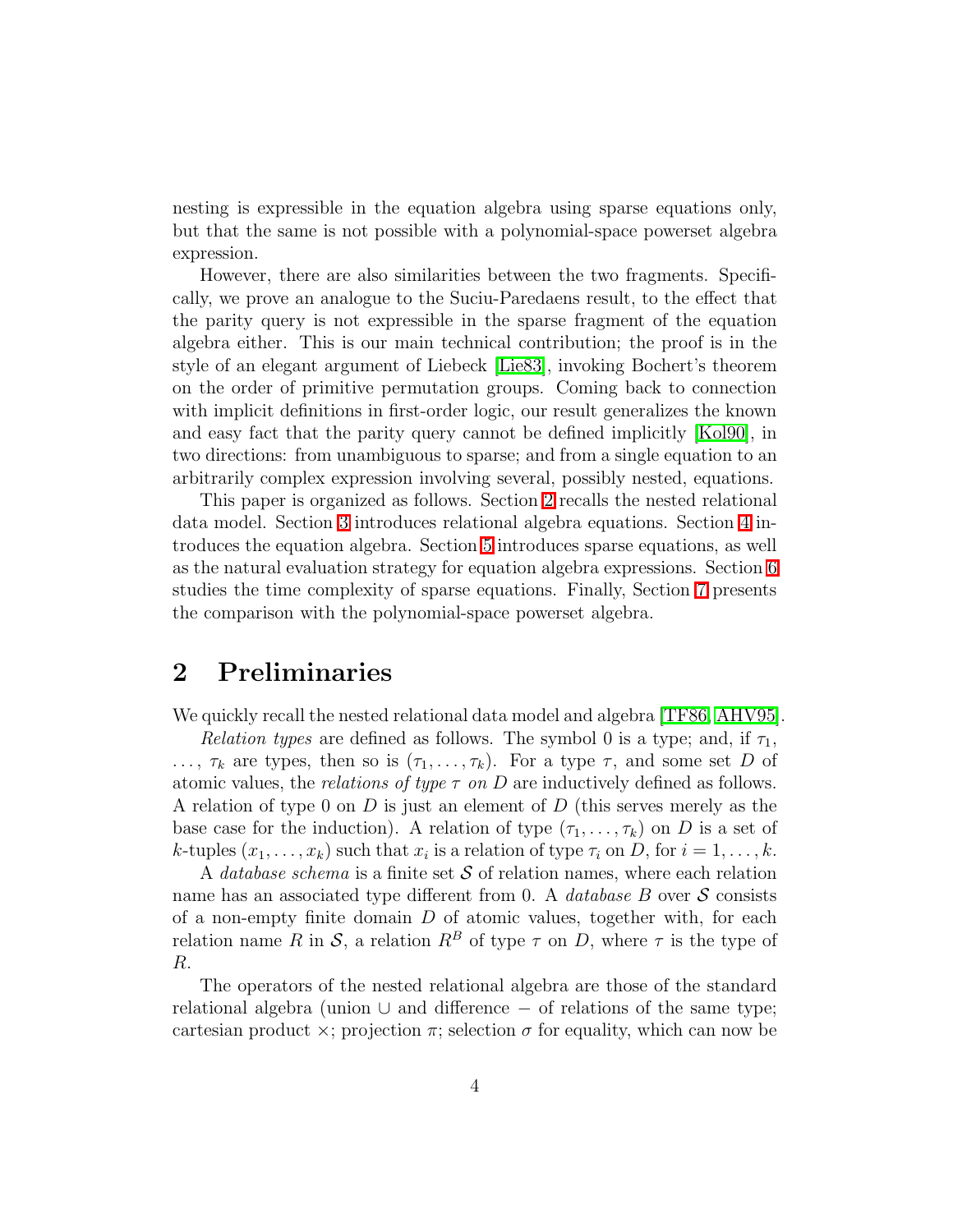set equality of nested relations), plus the operators nesting  $\nu$  and unnesting  $\mu$ , defined as follows.

Let R be a relation of type  $(\tau_1, \ldots, \tau_k)$ , and let  $i_1, \ldots, i_p \in \{1, \ldots, k\}$ . Then the nesting  $\nu_{i_1,\dots,i_p}(R)$  equals the relation

$$
\left\{ \left( x_1, \ldots, x_k, \left\{ (y_{i_1}, \ldots, y_{i_p}) \mid (y_1, \ldots, y_k) \in R \right. \right. \\ \text{and } x_j = y_j \text{ for each } j \in \{1, \ldots, k\} - \{i_1, \ldots, i_p\} \} \right) \right\}
$$
\n
$$
\left| (x_1, \ldots, x_k) \in R \right\}
$$

of type  $(\tau_1, ..., \tau_k, (\tau_{i_1}, ..., \tau_{i_p})).$ 

Let R be as in the previous paragraph, and let  $i \in \{1, ..., k\}$  such that  $\tau_i \neq 0$ ; so  $\tau_i$  is of the form  $(\omega_1, \ldots, \omega_\ell)$ . Then the unnesting  $\mu_i(R)$  equals the relation

 $\{(x_1, \ldots, x_k, y_1, \ldots, y_\ell) \mid (x_1, \ldots, x_k) \in R \text{ and } (y_1, \ldots, y_\ell) \in x_i\}$ 

of type  $(\tau_1, \ldots, \tau_k, \omega_1, \ldots, \omega_\ell)$ .

The expressions of the *nested relational algebra* over a schema  $S$  are now built up using the above operators from the relation names in  $S$  and the symbol  $D$ , which stands for the finite domain of the input database. The relation to which an expression  $e$  evaluates on a database  $B$  is denoted by  $e(B)$ .

One can extend the nested relational algebra to the powerset algebra by adding the powerset operator, defined as follows. Let  $R$  be a relation of type  $(\tau_1, \ldots, \tau_k)$ . Then the powerset  $\Pi(R)$  equals the relation  $\{S \mid S \subseteq R\}$  of type  $((\tau_1,\ldots,\tau_k)).$ 

### <span id="page-4-0"></span>3 Equations

Let S and X be disjoint database schemas; S is the actual database schema, while X is thought of as a set of additional relation variables. Let  $e_1$  and  $e_2$ be two expressions over the expanded schema  $S \cup \mathcal{X}$ .

**Definition 3.1.** Given a database B over S, a solution to the equation  $e_1 =$  $e_2$  is a database A over X with the same finite domain as B, such that  $e_1(B, A) = e_2(B, A).$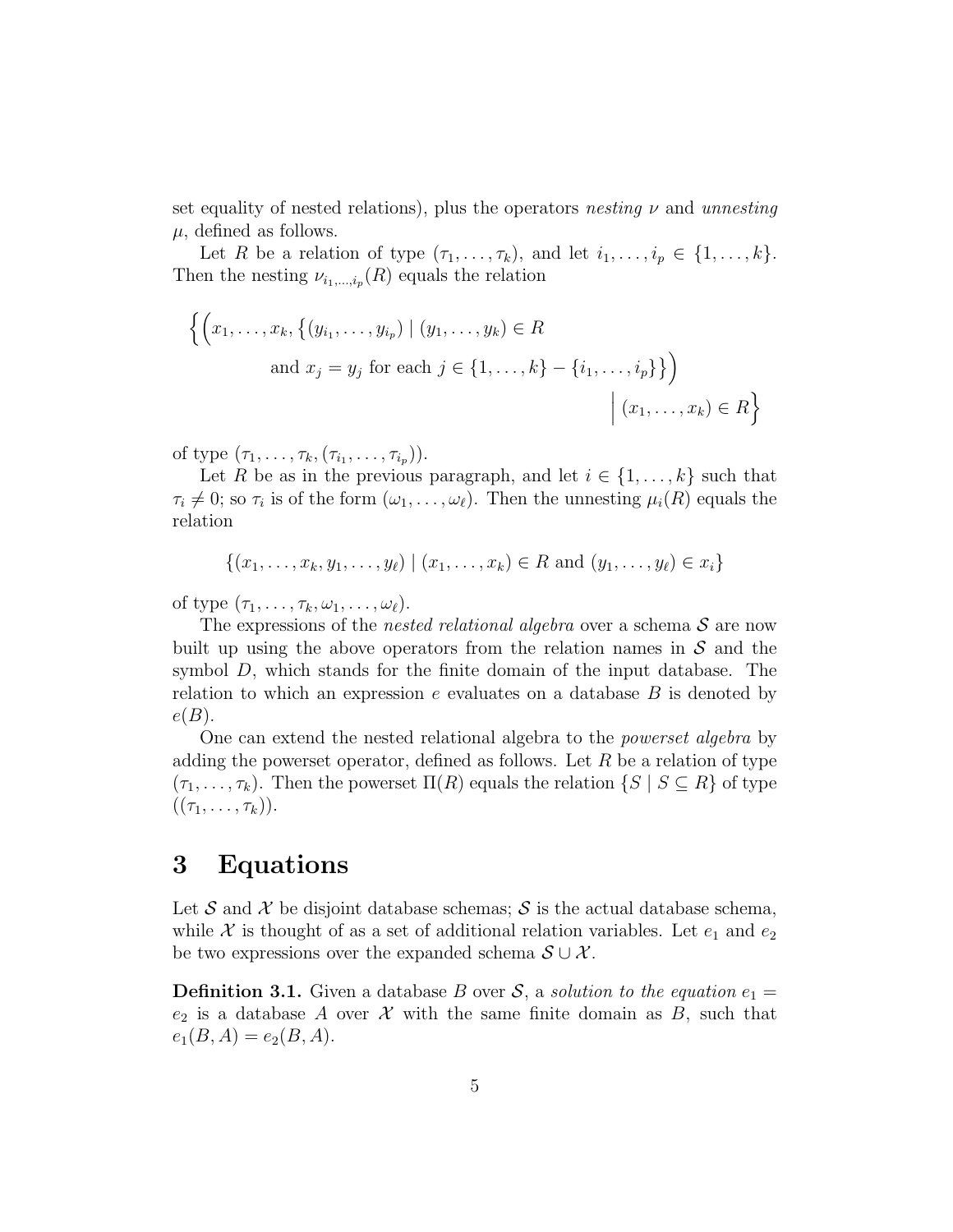Here,  $(B, A)$  denotes the expansion of B with A, i.e., the database over  $\mathcal{S} \cup \mathcal{X}$  that has the same finite domain as B, that equals B on S, and that equals A on  $\mathcal{X}$ .

<span id="page-5-1"></span>*Example* 3.2. For a very simple example, let  $R \in \mathcal{S}$  and let  $\mathcal{X} = \{X\}$ , where X has the same type as R. Then  $X \cup R = R$  is an equation. Given a database B over S, a database A over  $\{X\}$  is a solution if and only if  $X^A \subseteq R^B$ .

For another example, let X be a relation variable of type  $(0, 0)$ . One can write a relational algebra expression e such that on any database A over  $\{X\}$  with finite domain D,  $e(A)$  is empty if and only if  $X^A$  is one-to-one, the projections  $\pi_1(X^A)$  and  $\pi_2(X^A)$  are disjoint, and their union equals D. An example of an e that works is

$$
\pi_1 \sigma_{2 \neq 4} \sigma_{1=3}(X \times X) \cup \pi_2 \sigma_{2=4} \sigma_{1\neq 3}(X \times X)
$$
  

$$
\cup (\pi_1(X) - (\pi_1(X) - \pi_2(X)))
$$
  

$$
\cup (D - (\pi_1(X) \cup \pi_2(X))) \cup ((\pi_1(X) \cup \pi_2(X)) - D)
$$

Then the equation  $e = \emptyset$  has a solution on a database B with finite domain D if and only if the cardinality of D is even. (Technically,  $e = \emptyset$  is not an equation because the symbol  $\varnothing$  is not an expression, but we can easily take  $\varnothing$ here to stand for the expression  $D - D$  which always evaluates to the empty relation.)  $\Box$ 

<span id="page-5-2"></span>Remark 3.3. In the above example, we used an equation of the special form  $e = \emptyset$ . Actually, this form is not so special at all, because any equation  $e_1 = e_2$  can be brought in this form as  $e_1 \Delta e_2 = \emptyset$ , where  $e_1 \Delta e_2$  stands for  $(e_1 - e_2) \cup (e_2 - e_1)$  (symmetric difference).

Alternatively, one might wonder about the use of disequations, of the form  $e \neq \emptyset$ . These are nothing but equations in disguise, because they can also be written as  $\pi_1(D \times e) = D$ . Conversely, any equation  $e_1 = e_2$  can also be written as the disequation  $D - \pi_1(D \times (e_1 \Delta e_2)) \neq \emptyset$ .  $\Box$ 

### <span id="page-5-0"></span>4 The equation algebra

We are now ready to extend the nested relational algebra with a solution operator for equations. We refer to the resulting algebra as the equation algebra.

To allow for an elegant definition, we do not fix a schema  $S$  in advance. Rather, we assume a sufficiently large supply of relation names of all possible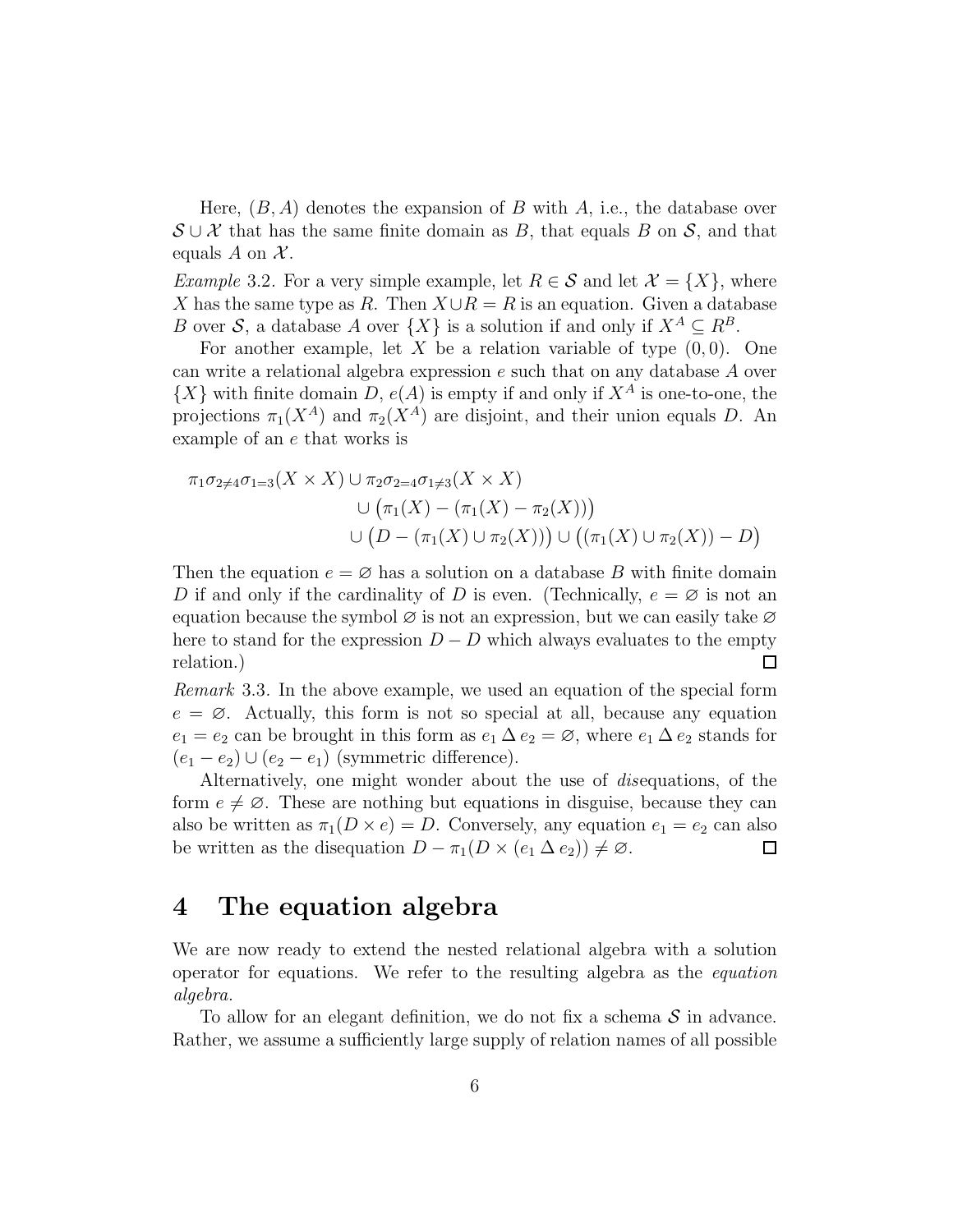types. Any relation name can now occur in an expression. Like in logic formulas, some will occur free and others will occur bound. Bound relation names are bound by the solution of an equation, and serve as the variables of the equation. Within the equation, however, they are still free. We denote the set of relation names that occur free in an equation algebra expression  $e$ by  $free(e)$ .

For the constructs of the nested relational algebra, this is all straightforward: for a relation name R, we have  $free(R) := \{R\}$ ; for expressions e of the form  $(e_1 \cup e_2)$ ,  $(e_1 - e_2)$ , or  $(e_1 \times e_2)$ , we have  $free(e) := free(e_1) \cup free(e_2)$ ; for expressions e of the form  $\sigma(e')$ ,  $\pi(e')$ ,  $\nu(e')$ , or  $\mu(e')$ , we have free(e) := free(e'). For the expression D, we have free(D) :=  $\emptyset$ .

The definition of the new solution operator is now the following:

**Definition 4.1.** Let  $e_1$  and  $e_2$  be expressions, and let  $X_1, \ldots, X_p$  be a sequence of distinct relation names. Then

$$
\{(X_1, \ldots, X_p) \mid e_1 = e_2\}
$$

is also an expression (called a solution expression). We define its free set as  $(free(e_1) \cup free(e_2)) - \{X_1, \ldots, X_p\}.$  We say that the  $X_i$  become bound.

Note that this is a recursive definition, in the sense that  $e_1$  and  $e_2$  can contain solution operators in turn. To avoid clutter, we disallow equation algebra expressions in which a free relation name at the same time becomes bound in some subexpression, as in  $X \times \{(X) | X \cup R = R\}.$ 

An expression  $e$  in the equation algebra can be evaluated on databases  $B$ over any schema that contains  $free(e)$ . We already know how this evaluation is defined for the constructs of the nested relational algebra. So we only have to give

**Definition 4.2.** For a solution expression, e, of the form  $\{(X_1, \ldots, X_p)$  $e_1 = e_2$ , and a database B, the evaluation  $e(B)$  equals the relation

$$
\{(X_1^A, \dots, X_p^A) \mid A \text{ is a database over } \{X_1, \dots, X_p\}
$$
  
that is a solution of  $e_1 = e_2$ , given B $\}.$ 

<span id="page-6-0"></span>This relation is of type  $(\tau_1, \ldots, \tau_p)$ , where  $\tau_i$  is the type of  $X_i$  for  $i = 1, \ldots, p$ .

Example 4.3. Recall the simple example equation  $X \cup R = R$  from Example [3.2.](#page-5-1) We can turn this equation in the following equation algebra expression e:  $\{(X) | X \cup R = R\}$ , or, more readibly,  $\{(X) | X \subseteq R\}$ . Note that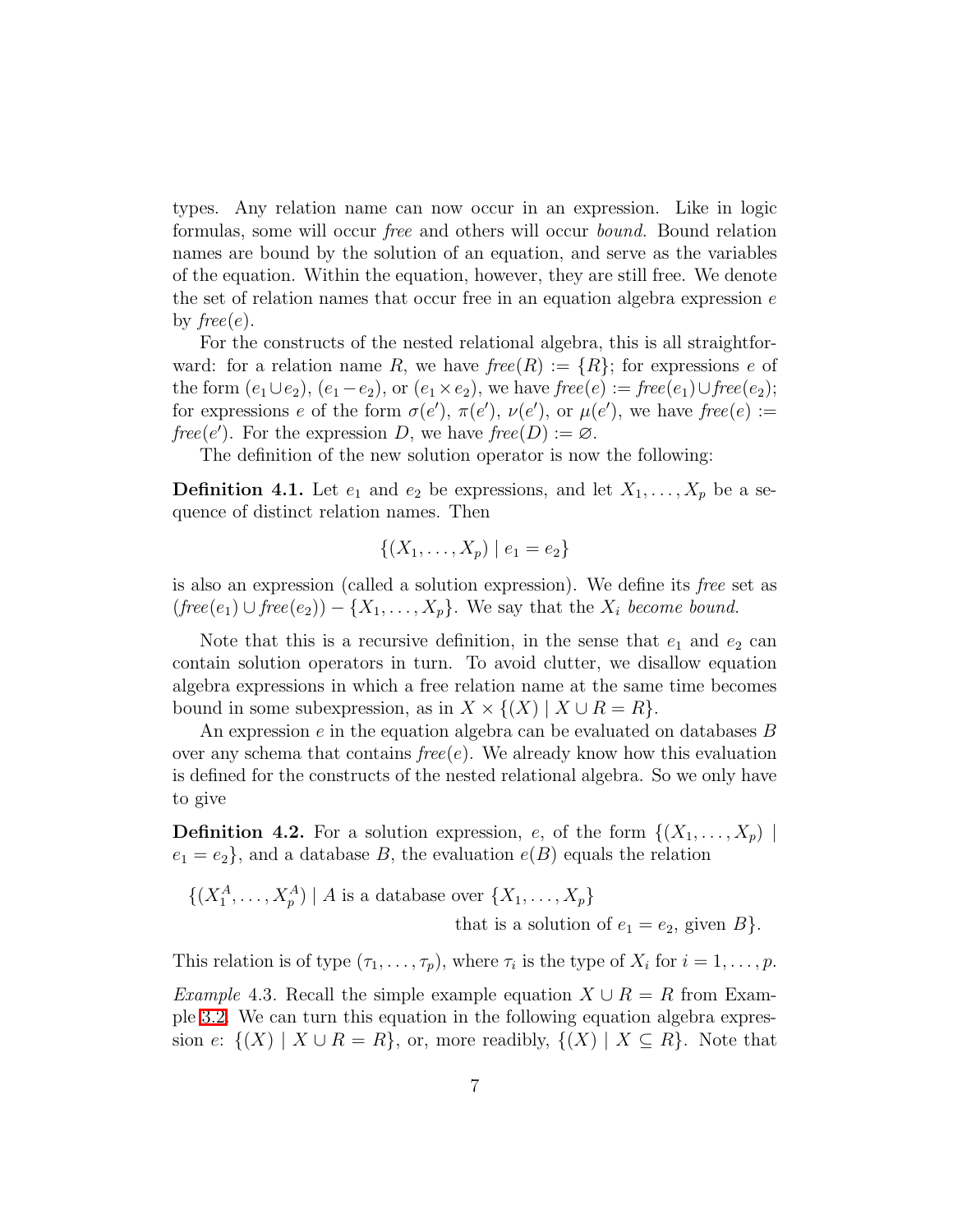$free(e) = \{R\}$ . On any database B over  $\{R\}$ , the relation  $e(B)$  equals  $\Pi(R^B)$ (recall the powerset operator Π from Section [2\)](#page-3-0). In other words, the equation algebra expression e is equivalent to the powerset algebra expression  $\Pi(R)$ .

The equation algebra allows equations to be used inside equations. For example, if we want to compute the powerset of the powerset of  $R$ , we can write:

$$
\{(Y) \mid Y \subseteq \{(X) \mid X \subseteq R\} \}.
$$

As a third example, let  $R$  and  $T$  be relation names of the same binary type  $(\tau, \tau)$  for some  $\tau$ . One can write a relational algebra expression  $e_{\rm tc}$  such that on any database C over  $\{R, T\}$ ,  $e_{\text{tc}}$  is empty if and only if  $R^C \subseteq T^C$  and  $T^C$  is transitively closed. One can also write a nested relational algebra expression  $e_{\min}$  that selects, out of a set of binary relations, the minimal ones w.r.t. set inclusion. Explicit forms for  $e_{\text{tc}}$  and  $e_{\text{min}}$  have been given by Gyssens and Van Gucht [\[GVG\]](#page-21-6). Then the following equation algebra expression computes the transitive closure of relation R:

$$
\pi_{2,3}\mu_1 e_{\min}\big(\{(T) \mid e_{\text{tc}} = \varnothing\}\big).
$$

Indeed, the subexpression  $\{(T) | e_{tc} = \emptyset\}$  returns the collection of all transitively closed relations on the same domain as  $R$  and containing  $R$ ; applying  $e_{\min}$  to that collection results in the singleton consisting of the minimal element, i.e., the transitive closure of  $R$  (by definition of transitive closure); applying unnesting  $\mu_1$  produces the actual tuples in the transitive closure, keeping the nested relation (cf. our definition of the effect of  $\mu$  in Section [2\)](#page-3-0); and applying  $\pi_{2,3}$  finally removes the nested relation.  $\Box$ 

In the above example we saw that the powerset operator is expressible in the equation algebra. Conversely, the solution operator is easily expressed in the powerset algebra. Hence,

### <span id="page-7-0"></span>Proposition 4.4. The equation algebra is equivalent to the powerset algebra.

*Proof.* To see that  $\{(X_1, \ldots, X_p) \mid e_1 = e_2\}$  can be expressed in the powerset algebra, we begin by noting that for any relation type  $\tau$  one can write a powerset algebra expression  $\Pi^{\tau}$  yielding the collection of all relations of type  $\tau$  on D. For example,  $\Pi^{(0,0)}$  is  $\Pi(D \times D)$ , and  $\Pi^{(0,(0))}$  is  $\Pi(D \times \Pi(D))$ . Hence, if the type of  $X_i$  is  $\tau_i$  for  $i = 1, \ldots, p$ , then  $\Pi^{\tau_1} \times \cdots \times \Pi^{\tau_p}$  yields the collection of all potential solutions. Now it suffices to observe that one can write nested relational algebra expressions that apply  $e_1$  or  $e_2$  to each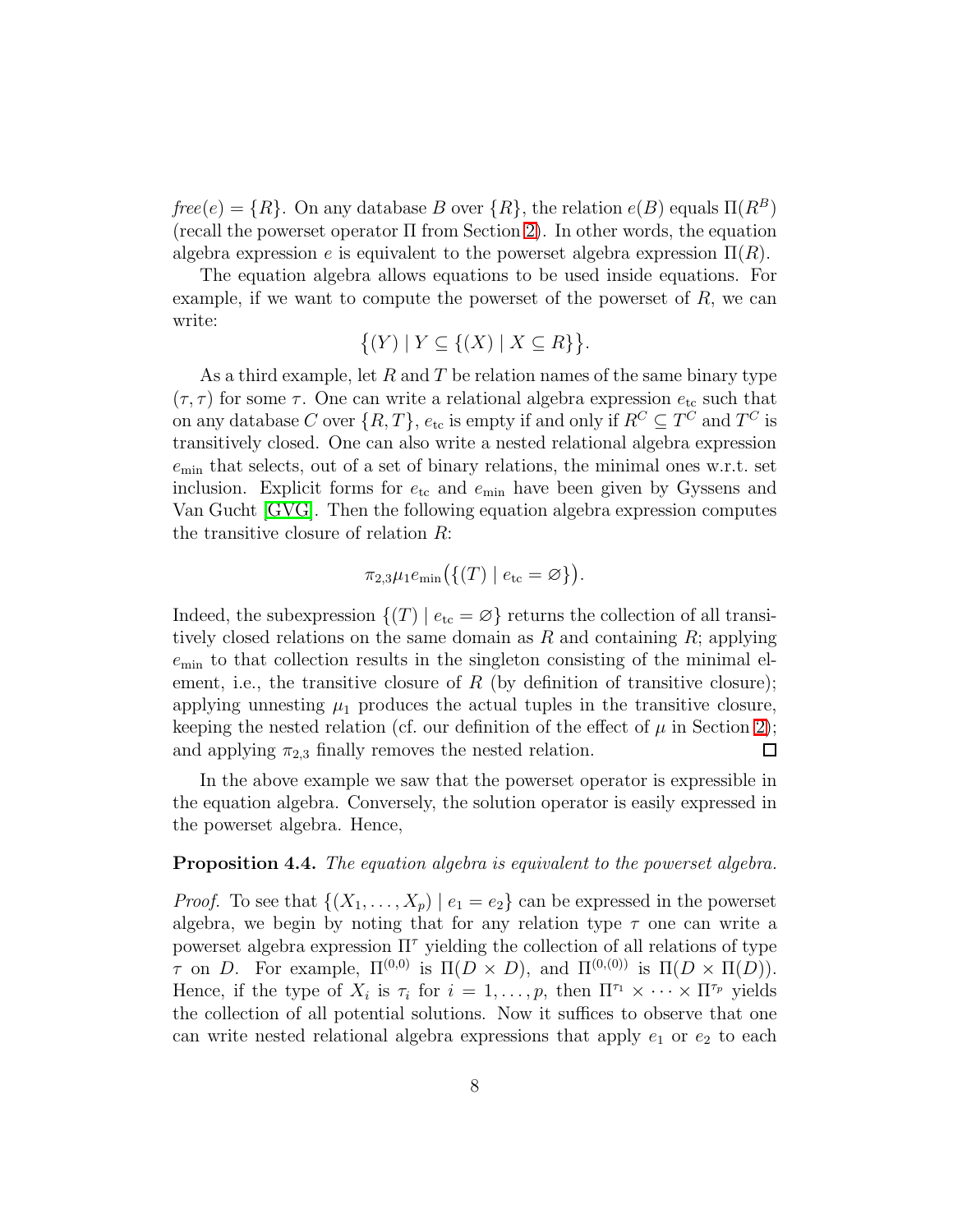database in this collection separately. Explicit forms of such expressions have been given by Gyssens and Van Gucht [\[GVG\]](#page-21-6). After that, the actual solutions can be selected by an equality selection.  $\Box$ 

### <span id="page-8-0"></span>5 Sparse equations

So far, the equation algebra is merely another syntax for the powerset algebra, or, if you want, higher-order logic. However, when we consider a natural evaluation strategy for equation algebra expressions, we start to notice some differences.

By the natural strategy to evaluate a solution expression of the form  $\{(X_1, \ldots, X_p) \mid e_1 = e_2\}$ , we mean the following. Enumerate all databases A over  $\{X_1, \ldots, X_p\}$ , on the finite domain of the given input database, one by one, reusing the same space. For each  $A$  we test whether it is a solution (by recursively evaluating  $e_1$  and  $e_2$ ), and if so, we include it in the result.

For the constructs of the nested relational algebra, the natural evaluation strategy is clear: if we have to evaluate an expression of the form  $e_1 \Theta e_2$ , with  $\Theta \in \{ \cup, -, \times \}$ , we create two intermediate results by recursively evaluating  $e_1$  and  $e_2$ , and then apply  $\Theta$  to these two intermediate results. Similarly, if we have to evaluate an expression of the form  $\theta(e)$ , with  $\theta \in {\pi, \sigma, \nu, \mu}$ (and parameters added in subscript), we create an intermediate result by recursively evaluating e, and then apply  $\theta$  to this intermediate result.

In view of this natural evaluation strategy, we now propose

<span id="page-8-1"></span>Definition 5.1. An equation is called *sparse* if all its relation variables are of flat type, i.e., of type of the form  $(0, \ldots, 0)$ , and the number of solutions on any given database is at most polynomial in the size of that database.

<span id="page-8-2"></span>Example 5.2. The two equations from Example [3.2](#page-5-1) are not sparse. Probably the simplest example of a non-trivial sparse equation is the following. Let  $X$ be a relation name of type (0). One can write a relational algebra expression e over  $\{X\}$  such that on any database A over  $\{X\}$ ,  $e(A)$  is empty if and only if  $X^A$  is a singleton. Then the equation  $e = \emptyset$ , where X is taken as the relation variable to be solved for, is sparse. Indeed, given any database B with finite domain D, the solutions are precisely all singleton subsets of D. There clearly are only a linear (and thus at most polynomial) number of possible solutions.  $\Box$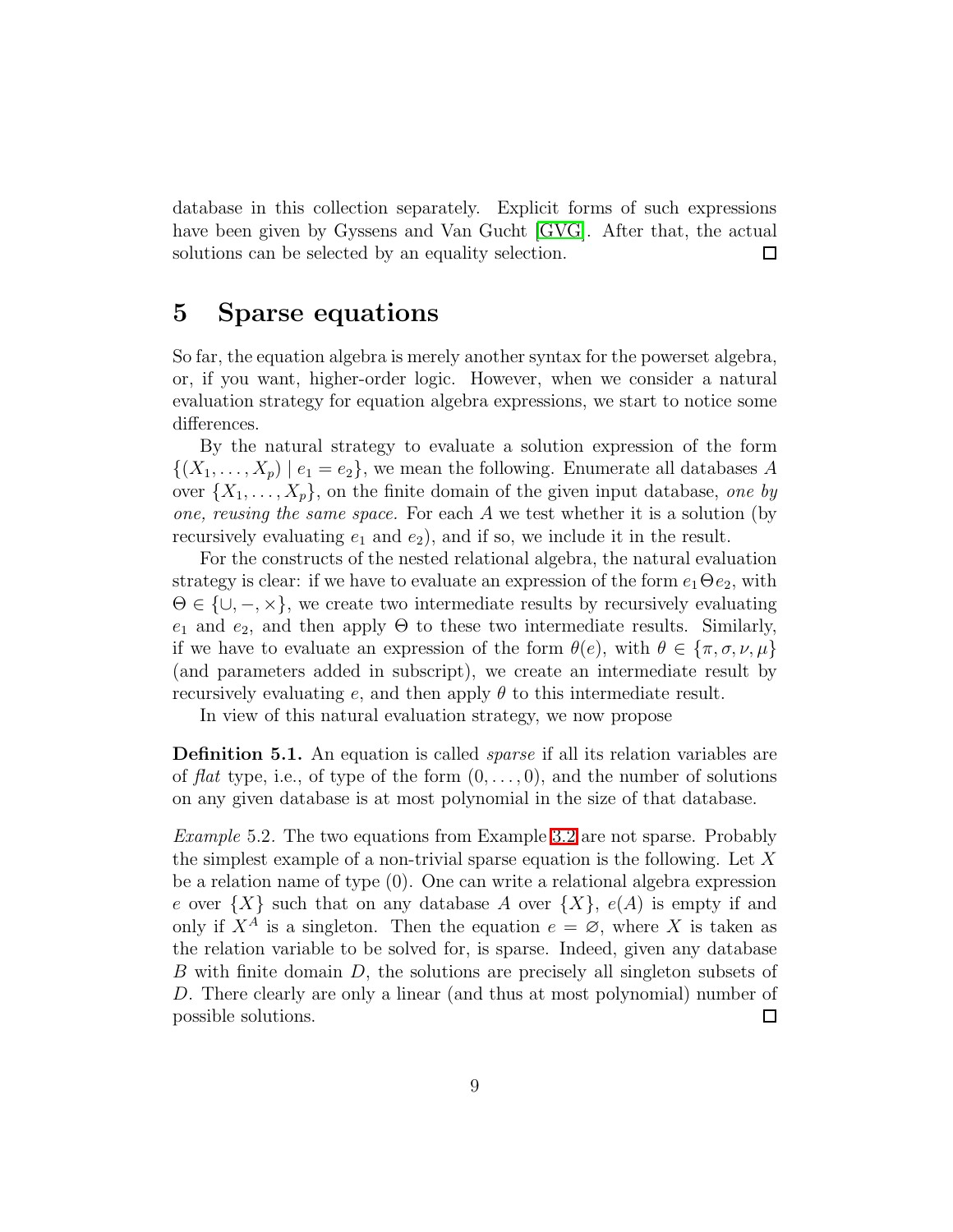Remark 5.3. A natural alternative definition of sparsity would be the one where, in Definition [5.1,](#page-8-1) we would look only at databases over the schema consisting of the relation names that actually occur free in the equation. One easily sees, however, that this alternative definition yields the same notion of sparsity.  $\Box$ 

<span id="page-9-0"></span>Sparse equations are connected to the natural evaluation strategy in the following way:

Proposition 5.4. The natural strategy to evaluate an equation algebra expression e runs in polynomial space, if and only if all equations occurring in e are sparse.

Here, we count not only the space occupied by the intermediate results stored during evaluation, but also the size of the final result.

Proof. The if-direction is clear. For the only-if direction, we work by induction on the nesting depth of equations. The base case—expressions that do not contain any equations at all—is trivial.

For the inductive step, consider a top-level equation  $\{(X_1, \ldots, X_p) \mid e_1 =$  $e_2$  occurring in e. The natural strategy to evaluate this equation runs in polynomial space, so in particular, for each expansion of each database B over  $free(e)$  with a candidate solution A over  $\{X_1, \ldots, X_p\}$ , the natural evaluation of  $e_1$  and  $e_2$  on  $(B, A)$  runs in polynomial space. In this way we consider every possible database C over  $free(e) \cup \{X_1, \ldots, X_p\}$ , because the restriction of C to  $free(e)$  is a possible B, and C itself then is a possible expansion of B. Hence, the natural evaluation strategies of  $e_1$  and  $e_2$  in general run in polynomial space.

Formally, we must note here that  $e_1$  and  $e_2$  might not actually mention certain relation names in  $free(e)$  or  $\{X_1, \ldots, X_p\}$ , and that there is still the formal possibility that their natural evaluation might not run in polynomial space on databases over schemas not containing these names. However, using Remark [5.3,](#page-8-2) it can be seen that this is impossible.

By induction, we can therefore conclude that all equations occurring nested inside a top-level equation are sparse.

The top-level equation itself must also be sparse. In proof, if one of the  $X_i$  would be of non-flat type, even one candidate solution can already be of exponential size. Indeed, even in the simplest case where  $X_i$  would be of type  $((0))$ , on a domain with *n* elements, a possible candidate value for  $X_i$  is the collection of all subsets of that domain, which is of size  $2^n$ . So, every  $X_i$  is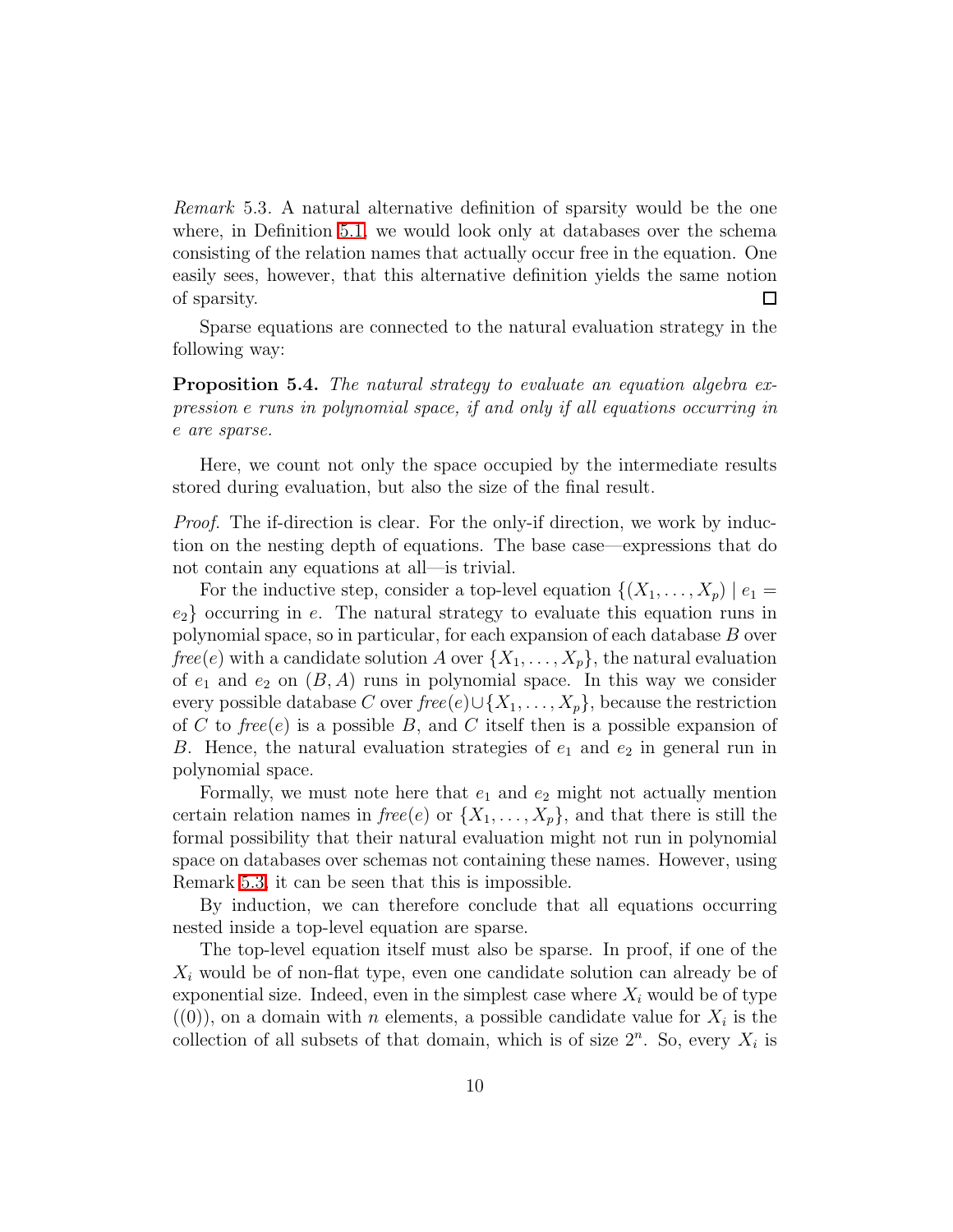of flat type. Furthermore, since we store the solution set as an intermediate result, it must be of at most polynomial size on all databases over  $free(e)$ . Since the individual solutions are flat databases and thus of polynomial size, the cardinality of the solution set must therefore be at most polynomial.  $\Box$ 

### <span id="page-10-0"></span>6 Time complexity of equation nonemptiness

The *time* complexity of solving sparse equations is closely linked to an open question from computational complexity theory. Unlike the previous section, in this section we are not talking about the natural evaluation strategy, whose time complexity is clearly at least exponential as soon as there are equations to be solved.

Instead, we will be looking at the time complexity of the *nonemptiness* problem of equations. The nonemptiness problem of an equation over a schema S with relation variables  $\mathcal X$  is the problem of deciding, given a database over  $S$ , whether the equation has a solution on that database. In the present section we will only consider equations that do not contain equations inside.

Let us begin by considering equations that are not necessarily sparse, but that still have only flat variables. The nonemptiness problem of such a flat-variable equation is clearly in NP. Now suppose, moreover, that the database schema S is also flat; then  $S \cup \mathcal{X}$  (the expansion of S with the relation variables of the equation) is an entirely flat schema. Of course, the equation  $e_1 = e_2$  is still in general in the *nested* relational algebra, i.e.,  $e_1$  and  $e_2$  can contain  $\nu$  and  $\mu$  operators. A result by Paredaens and Van Gucht [\[PVG92\]](#page-21-7), however, implies that the nested relational algebra condition  $e_1 = e_2$  can also be expressed in the form  $e \neq \emptyset$ , with e a flat relational algebra expression. The nonemptiness problem of the equation thus amounts to asking whether  $\{(X_1, \ldots, X_p) \mid e \neq \emptyset\}$  is nonempty on a given database B over S. Equivalently, we ask whether the existential second-order logic ( $\exists$ SO) sentence  $\exists X_1 \dots \exists X_p \varphi_e$  is true on B, where  $\varphi_e$  is a first-order logic sentence expressing that  $e \neq \emptyset$ . Moreover, by the equivalence of relational algebra and first-order logic, any ∃SO property can be obtained in this way. Now, Fagin's theorem [\[Fag74,](#page-20-0) [EF95\]](#page-20-1) states that ∃SO captures exactly the NP properties of flat relational databases. Hence, the class of nonemptiness problems of flat-variable equations over flat database schemas is exactly the class of NP properties of flat relational databases.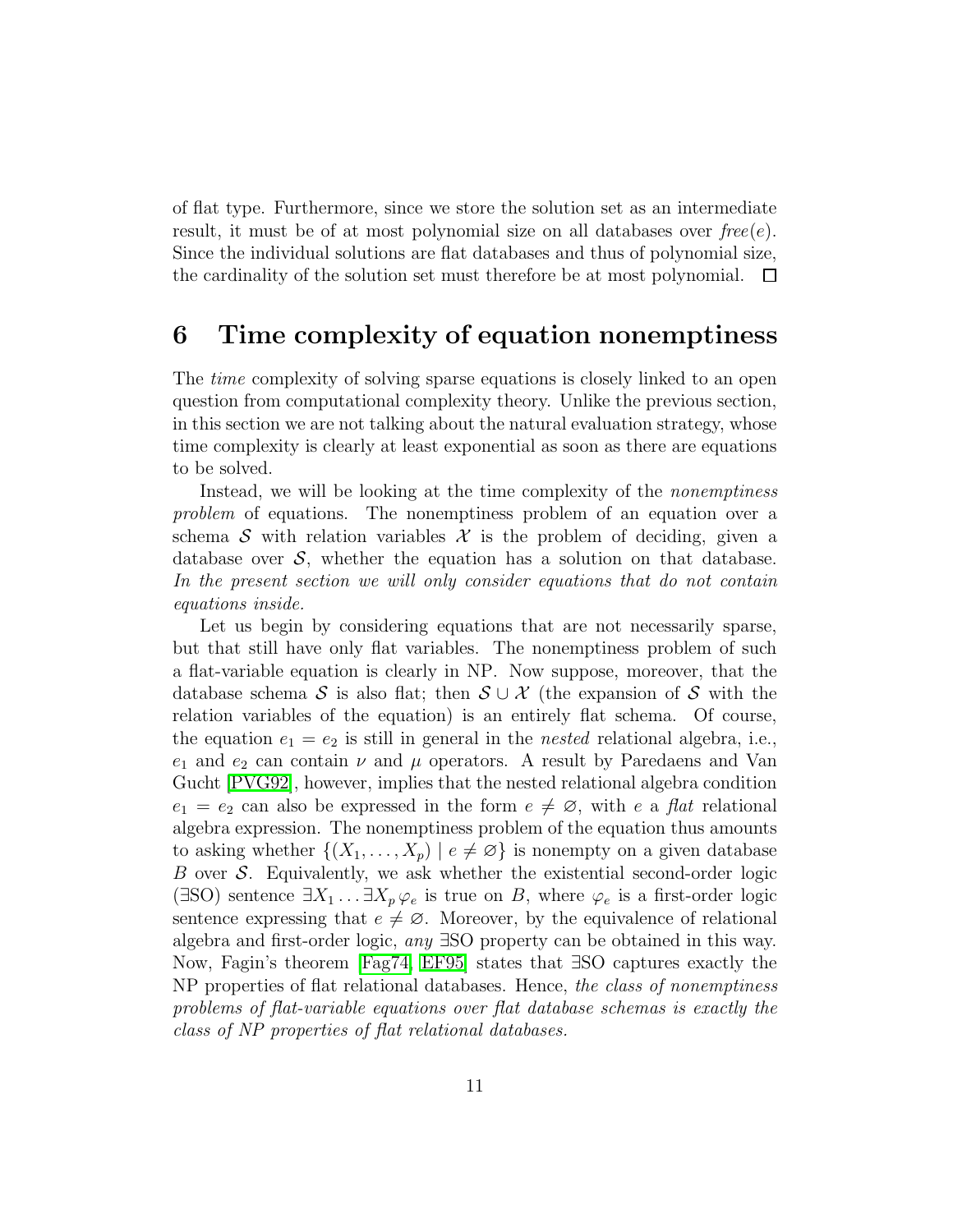<span id="page-11-0"></span>What if  $\mathcal S$  is not necessarily flat? We next show that we still get exactly NP. In essence, this is an extension of Fagin's theorem to nested relational databases.

Proposition 6.1. Every property of nested relational databases over some fixed schema S, that is in NP and closed under isomorphism, corresponds to the nonemptiness problem of some flat-variable equation over  $S$ .

Proof. The crux is a representation of nested relational databases by "pseudoflat" ones, also used by Gyssens, Suciu, and Van Gucht [\[GSVG01\]](#page-20-6). Given a nested relational database  $B$ , we define its *extended domain*, denoted by  $edom(B)$ , as the union of its finite domain of atomic values with the set of all relations occurring (possibly deeply nested) in  $B$ . We regard the relations in the extended domain as if they were atomic values. Now for any nested relational database schema S we can construct a flat one  $\overline{S}$ , together with a mapping rep from the set of databases over  $\overline{S}$  onto the set of databases over  $S$ , expressible in the nested relational algebra. The details of this mapping need not concern us here. Important is that we can furthermore construct a converse mapping flat from the set of databases over  $S$  to the set of databases over  $S$ , also expressible in the nested relational algebra, with the following properties for each database  $B$  over  $\mathcal{S}$ : (1) the finite domain of  $flat(B)$  equals edom(B); and (2)  $rep(flat(B)) = B$ . Note that while flat is expressed in the nested relational algebra, the result  $flat(B)$  is not really a flat database, because of the nested relations in the extended domain. However, it is "pseudo-flat," in the sense that we regard these relations as if they were atomic values. For any relation name R of  $\overline{S}$ , we denote the nested relational algebra expression defining the R-component of the mapping  $flat$ by  $\text{flat}_R$ . Likewise, we denote the expression defining the D-component by  $flat_D$ .

Given this representation, the proof is straightforward. Let  $L$  be an NP property of databases over  $S$ , closed under isomorphism. Define the property L of databases over  $\overline{S}$  as follows: F satisfies L if rep(F) satisfies L. Then L is in NP, and is also closed under isomorphism. Hence, Fagin's theorem gives us an ∃SO sentence  $\exists X_1 \dots \exists X_p \varphi$  over  $\overline{S}$  expressing  $\overline{L}$ . By the equivalence of relational algebra and first-order logic, there is a flat relational algebra expression e over  $\overline{S} \cup \{X_1, \ldots, X_p\}$  such that the first-order logic sentence  $\varphi$  is equivalent to  $e \neq \emptyset$ . Now modify e as follows: for every relation name R of  $\overline{S}$ , replace every occurrence of R in e by  $\int I dt_R$ . Likewise, replace every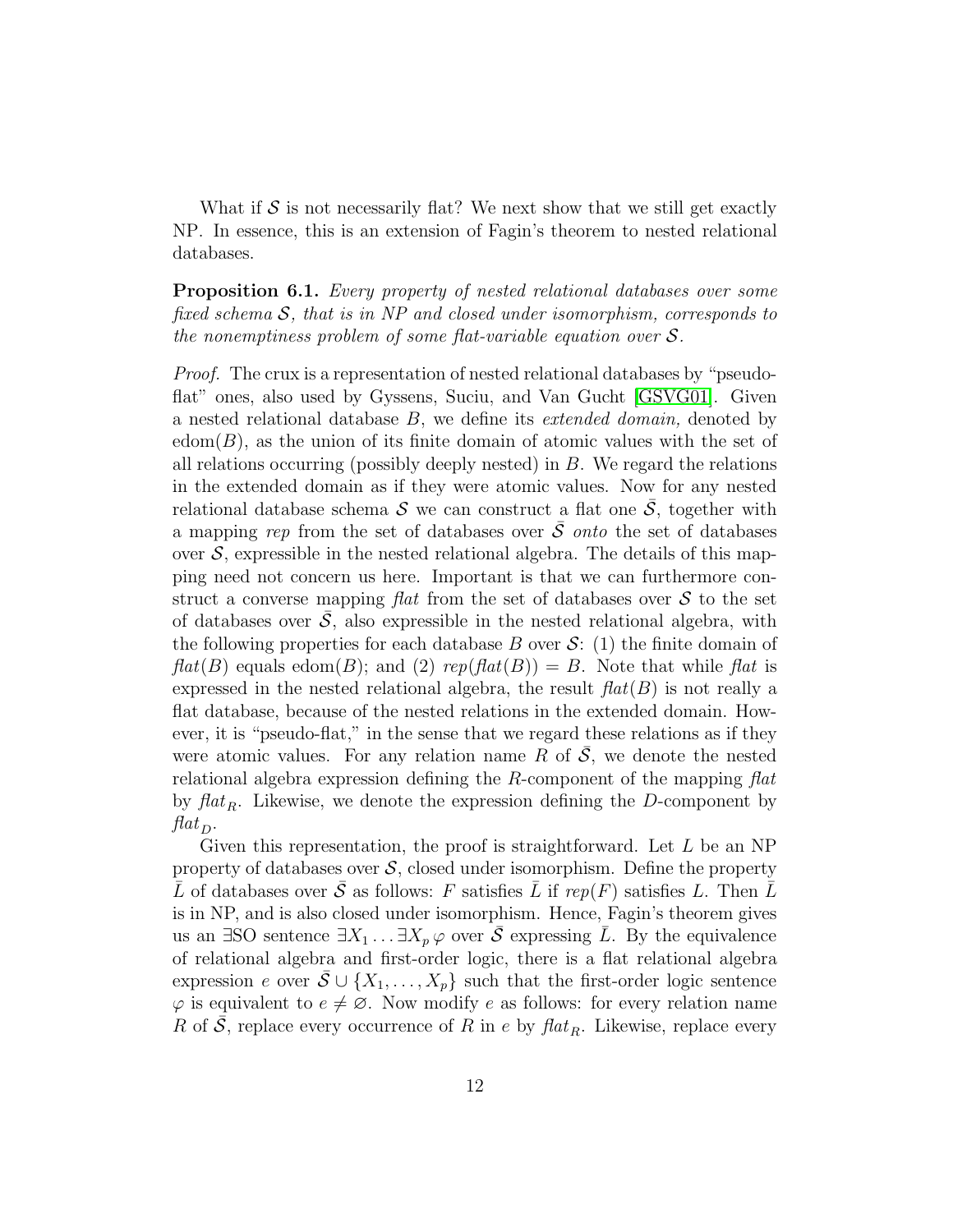occurrence of D in e by  $\text{flat}_D$ . Denote the resulting nested relational algebra expression by  $e'$ .

We now have, for any database  $B$  over  $S$ , that  $B$  satisfies  $L$  if and only if  $\exists X_1 \dots X_p e' \neq \emptyset$  is true on B. The condition  $e' \neq \emptyset$  can easily be written as an equation (cf. Remark [3.3\)](#page-5-2).  $\Box$ 

We are now ready to turn to sparse equations. Their nonemptiness problem is not just in NP, but actually in the complexity class  $FewP$  [\[All86\]](#page-20-2), consisting of all problems that can be decided by a polynomial-time nondeterministic Turing machine that has at most polynomially many accepting computations on each input. Clearly,  $P \subseteq \text{FewP} \subseteq NP$ , but the strictness of these inclusions remains open.

The obvious question to ask is whether Proposition [6.1](#page-11-0) remains true if we focus on sparse equations, and replace 'NP' by 'FewP.' The answer is an easy "yes," but then we must restrict attention to *ordered* databases: databases that include a total order on their finite domain as one of their relations.

**Proposition 6.2.** Every property of ordered nested relational databases over some fixed schema  $S$ , that is in FewP and closed under isomorphism, corresponds to the nonemptiness problem of some sparse equation over  $S$ , when restricted to ordered databases only.

Proof. The usual proof of Fagin's theorem immediately yields the case where  $\mathcal S$  is flat. Indeed, in that proof, to express an NP property decided by some polynomial-time bounded non-deterministic Turing machine  $M$ , one writes an ∃SO sentence  $\exists X_1 \exists X_2 \ldots \exists X_p \varphi$  where  $X_1$  stands for an order on the domain;  $X_2, \ldots, X_p$  encode (using the order in  $X_1$ ) a computation of M; and  $\varphi$  checks whether the computation is accepting. As we are dealing with a FewP property, M has only polynomially many accepting computations. Hence, the equation  $\{(X_1, \ldots, X_p) | \varphi\}$  would be sparse were it not for  $X_1$ , as there are exponentially many possible orders on a finite domain. On ordered databases, however, there is no need for  $X_1$  and we obtain a genuinely sparse equation.

This is for flat databases; for general nested relational databases we use the same representation technique as in the proof of Proposition [6.1.](#page-11-0)  $\Box$ 

As a corollary we get

Corollary 6.3. There exists a sparse equation whose nonemptiness problem is NP-complete, if and only if  $FewP = NP$ .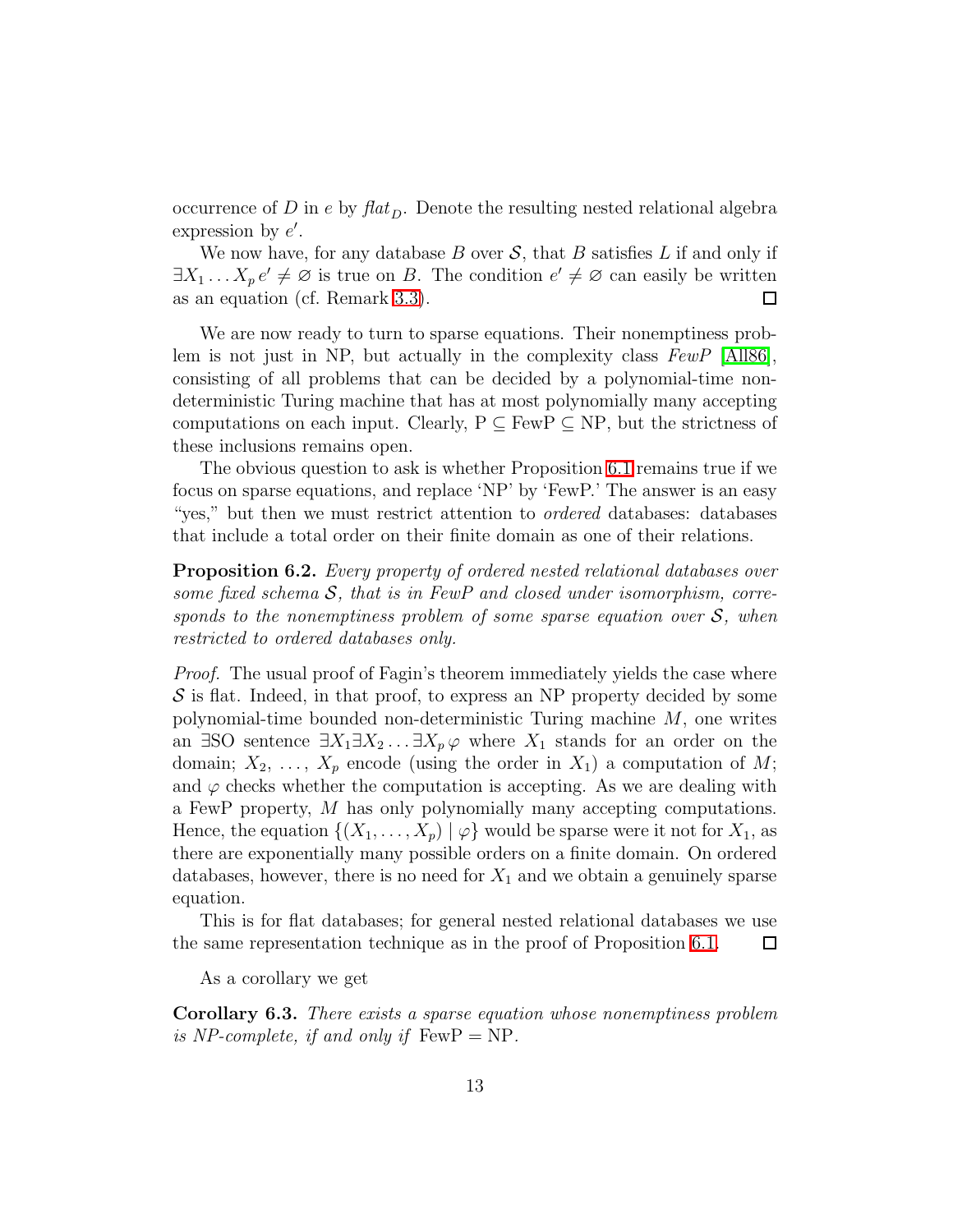## <span id="page-13-0"></span>7 Sparse equations versus sparse powerset expressions

Naturally, we call an equation algebra expression sparse if all equations occurring in it are sparse. Inspired by Proposition [5.4,](#page-9-0) we can also define a sparsity condition on powerset algebra expressions: call a powerset algebra expression sparse if its natural evaluation strategy (defined in the obvious way) runs in polynomial space.

Remark 7.1. Using standard techniques one can show that sparsity is undecidable, for equation algebra expressions as well as powerset algebra expressions. An interesting question, raised by an anonymous referee, is whether one can give useful syntactic restrictions that guarantee sparsity. Ideally every sparse expression would be equivalent to one satisfying the syntactic restrictions.  $\Box$ 

Suciu and Paredaens [\[SP97\]](#page-21-0) showed that transitive closure of a flat binary relation is not expressible by a sparse powerset expression. In Example [4.3,](#page-6-0) we gave an obvious equation algebra expression for transitive closure, but that expression was not sparse. We can do better:

<span id="page-13-1"></span>Proposition 7.2. Transitive closure of a flat relation is expressible by a sparse equation algebra expression.

*Proof.* Given a binary relation R and a natural number  $n \geq 1$ , we define the relation  $R^n$  as  $R \circ \cdots \circ R$  (*n* times R), where  $\circ$  is the classical composition operator of binary relations:  $S \circ T = \pi_{1,4}\sigma_{2=3}(S \times T)$ . Further, define  $R^{\leq n}$  as  $\overline{\bigcup_{i=1}^{n} R^{i}}$ , and define  $R^{=n}$  as  $R^{n}-R^{\leqslant n-1}$ . Note that  $R^{\leqslant |R|}$  equals the transitive closure of R, and that for  $n > |R|$ ,  $R^{\leq n} = R^{\leq |R|}$ .

Now consider the following 6-ary relation Run:

$$
Run := \bigcup_{i=1}^{|R|} R^{\leq i} \times R^{\leq i+1} \times R^{=i+1}.
$$

We show next that there is an equation whose *only* solution, given  $R$ , is Run. This proves the Proposition, because all we then have to do is unnest the solution set and project on the middle two columns to get the transitive closure. (The only exception is when Run is empty, in which case the transitive closure of  $R$  is  $R$  itself, but this can also easily be tested in the nested relational algebra.)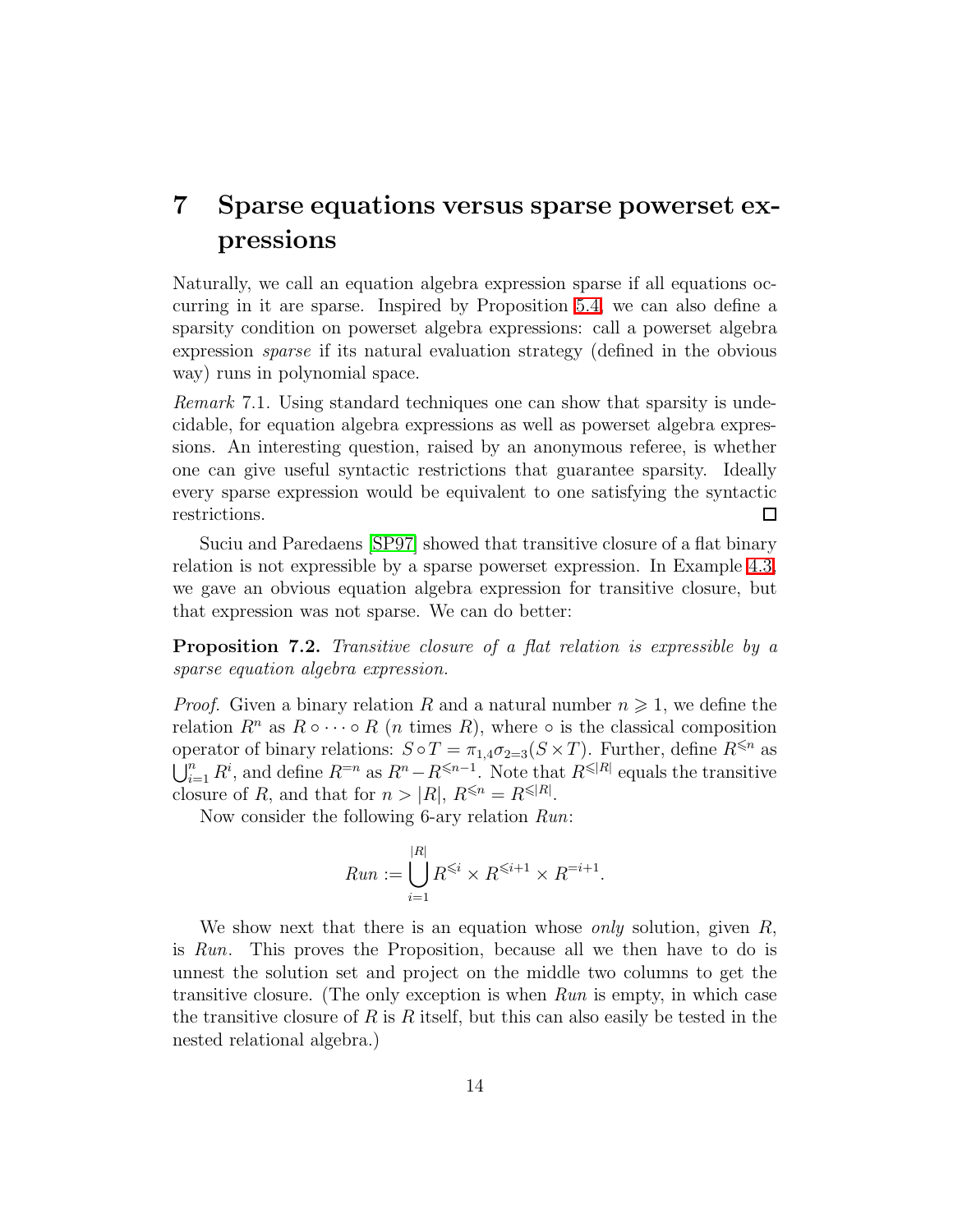The desired equation expresses the conjunction of the following conditions on relation variable  $X$ :

1. For any pair  $(x_5, x_6) \in \pi_{5,6}(X)$ , we denote the relation

$$
\{(x_1, x_2, x_3, x_4) \mid (x_1, \ldots, x_6) \in X\}
$$

by  $\tilde{X}(x_5, x_6)$ , and denote further

$$
\hat{X}(x_5, x_6) := \pi_{1,2}(\tilde{X}(x_5, x_6))
$$
 and  
\n $\check{X}(x_5, x_6) := \pi_{3,4}(\tilde{X}(x_5, x_6)).$ 

<span id="page-14-2"></span>Then for every  $(x, y) \in \pi_{5,6}(X)$ , we must have

- <span id="page-14-7"></span>(a)  $\tilde{X}(x, y) = \hat{X}(x, y) \times \check{X}(x, y);$
- <span id="page-14-1"></span>(b)  $\hat{X}(x, y) \supseteq R$ ;
- <span id="page-14-5"></span>(c)  $\check{X}(x, y) = \hat{X}(x, y) \cup \hat{X}(x, y) \circ R$ ; and
- <span id="page-14-4"></span>(d)  $(x, y) \in \check{X}(x, y) - \hat{X}(x, y)$ .
- (e) Furthermore, every pair  $(x', y')$  in the latter difference belongs to  $\pi_{5,6}(X)$ , with  $\hat{X}(x',y') = \hat{X}(x,y)$  (and thus also  $\check{X}(x',y') =$  $\dot{X}(x, y)$ ).
- <span id="page-14-3"></span><span id="page-14-0"></span>2.  $R^{-2} \subseteq \pi_{5,6}(X)$ , and for every  $(x, y) \in R^{-2}$ , we have  $\hat{X}(x, y) = R$ .
- 3. For every  $(x, y) \in \pi_{5,6}(X)$  such that  $\check{X}(x, y) \circ R \check{X}(x, y) \neq \emptyset$ , there exists a pair  $(x', y') \in \pi_{5,6}(X)$  with  $\hat{X}(x', y') = \check{X}(x, y)$ .
- <span id="page-14-6"></span>4. For every  $(x, y) \in \pi_{5,6}(X)$  such that  $\hat{X}(x, y) \neq R$ , there exists a pair  $(x', y') \in \pi_{5,6}(X)$  with  $\check{X}(x', y') = \hat{X}(x, y)$ .

The conjunction of the above conditions expresses that  $X$  equals  $Run$ . Indeed, by [\(2\)](#page-14-0), [\(1c\)](#page-14-1) and [\(1a\)](#page-14-2) we know that  $R^{\leq 1} \times R^{\leq 2} \times R^{-2} \subseteq X$ . By in-duction and by [\(3\)](#page-14-3), [\(1c\)](#page-14-1), [\(1e\)](#page-14-4) and [\(1a\)](#page-14-2) we know that  $R^{\leq i} \times R^{\leq i+1} \times R^{-i+1} \subseteq$ X and hence  $Run \subseteq X$ . Moreover, for every  $(x, y) \in R^{-i+1}$  we have  $\{(x_1, y_1, x_2, y_2) \mid (x_1, y_1, x_2, y_2, x, y) \in X\} = R^{\leq i} \times R^{\leq i+1}$ . On the other hand, if  $(x, y) \in \pi_{5,6}(X)$  then  $\hat{X}(x, y) = R$ , in which case  $(x, y) \in R^{-2}$  by [\(1c\)](#page-14-1) and [\(1d\)](#page-14-5), or  $\hat{X}(x, y) \neq R$ , in which case we know by induction and by [\(4\)](#page-14-6) and [\(1b\)](#page-14-7) that  $(x, y) \in R^{-i+1}$  for some i. This proves  $X = Run$ .  $\Box$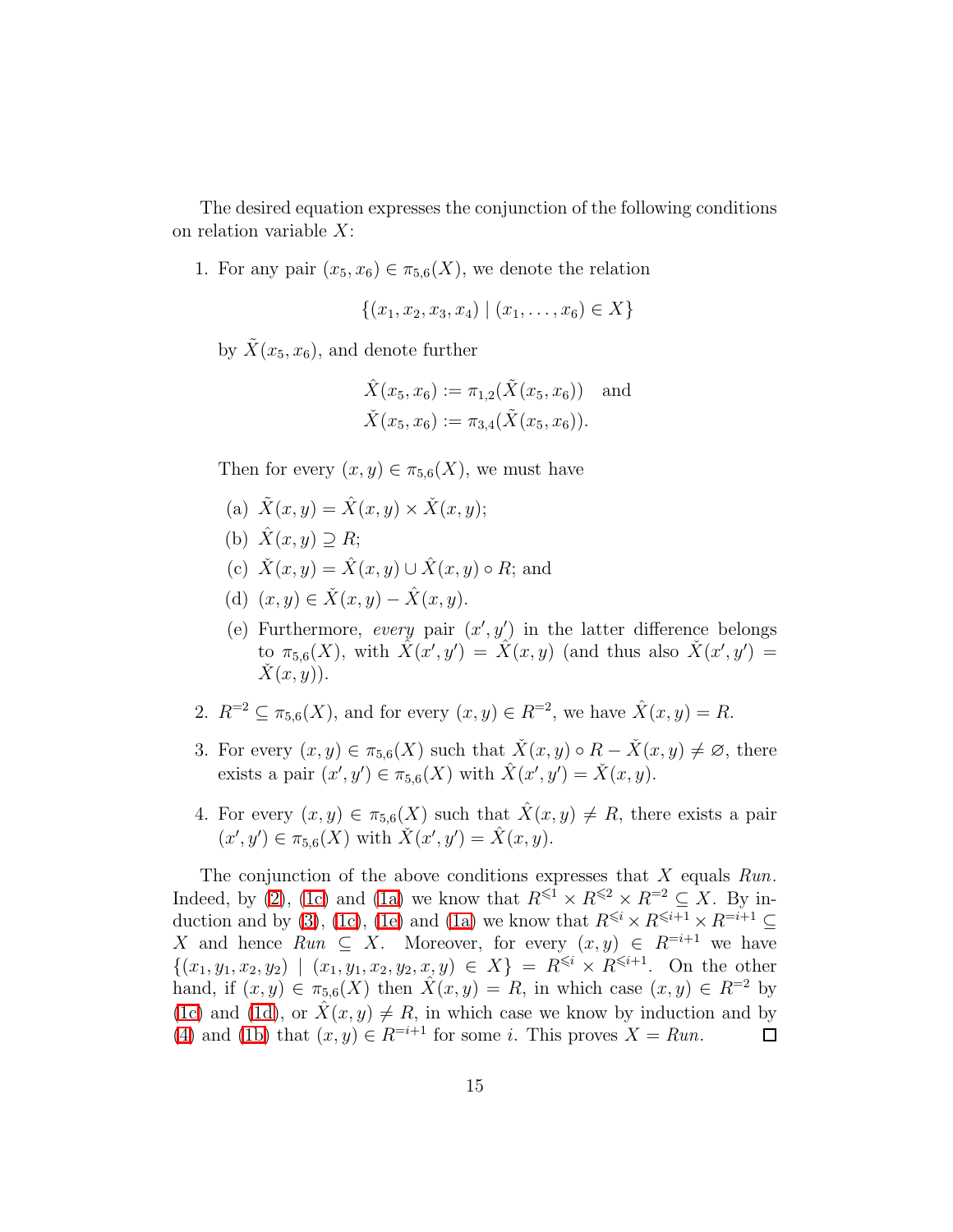Remark 7.3. The equation constructed in the above proof is not only sparse, it is unambiguous: it has a unique solution on each input database. Moreover, the same proof works more generally for any *fixpoint query* [\[AHV95\]](#page-20-5) on flat databases. The only difficulty is that fixpoint queries start from the empty relation, while in our proof of Proposition [7.2](#page-13-1) we start from  $R$ , but that is easily dealt with. As already explained in the Introduction, we thus basically rediscovered an earlier result by Kolaitis to the effect that every fixpoint query is implicitly definable in first-order logic [\[Kol90\]](#page-21-3). But note the directness of our proof, straightforwardly specifying the run of the fixpoint computation in an unambiguous way. The original proof (also presented by Ebbinghaus and Flum [\[EF95\]](#page-20-1)) is a bit more roundabout, specifying the "stage comparison" relation instead.  $\Box$ 

Another, perhaps a bit frivolous, example of a query that is expressible using sparse equations but not using sparse powerset expressions is the nesting operator  $\nu$ . It is easy to express  $\nu$  in the powerset algebra using the powerset operator and the other operators, but not  $\nu$  itself; so  $\nu$  is not primitive in the powerset algebra. As a consequence (Proposition [4.4\)](#page-7-0),  $\nu$  is not primitive in the equation algebra either. We next observe that when we restrict to sparse expressions, nesting remains imprimitive in the equation algebra, but becomes primitive again in the powerset algebra.

Proposition 7.4. Nesting is not expressible by a sparse powerset expression without using the  $\nu$  operator itself.

*Proof.* Suppose we want to express nesting of a flat binary relation  $R$ . The first application of the powerset operator is to the result of a flat relational algebra expression e applied to R. Let us focus on the case where R is the identity relation on a finite domain of  $n$  elements. A straightforward argument by structural induction shows that, on identity relations, every relational algebra expression is equivalent to a finite disjunction of equality types. Here, an equality type is a maximally consistent conjunction of equalities  $x_i = x_j$  and non-equalities  $x_i \neq x_j$  over the variables  $x_1, \ldots, x_k$ , where k is the output arity of e. We thus see that either  $e(R)$  is empty on all such R (this is when the disjunction is empty), or  $e(R)$  is of size at least n when n is at least k. In the empty case, the powerset operator is useless, and we continue to the next application of powerset. Otherwise, the powerset operator explodes and the overall expression is not sparse.  $\Box$ 

Proposition 7.5. Nesting is expressible by a sparse equation expression without using the ν operator itself.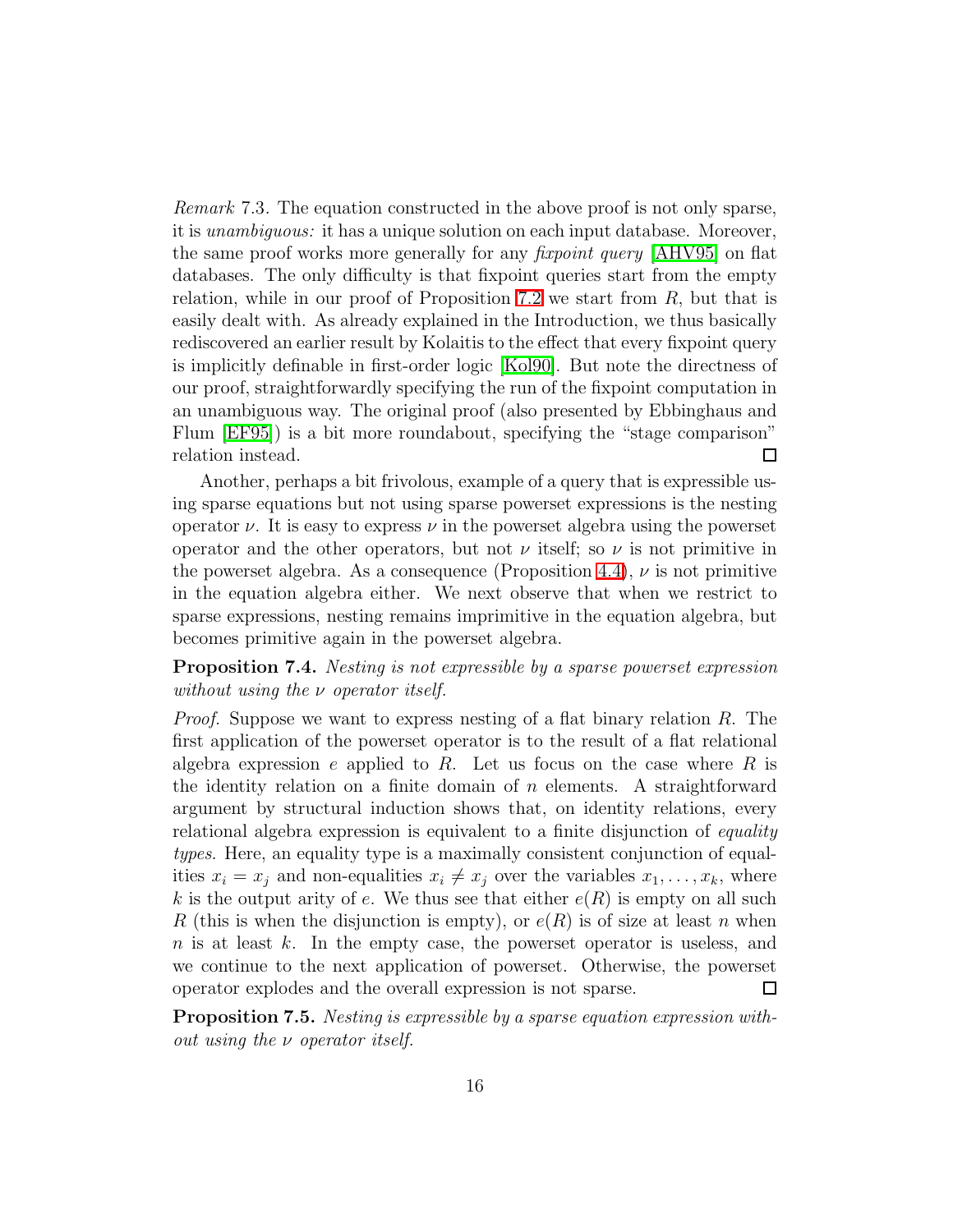*Proof.* Let R be a relation name of type  $(0,0)$ , and let X and Y be relation variables of type  $(0)$ . We can write a relational algebra expression e such that on any database C over  $\{R, X, Y\}$ ,  $e(C)$  is empty if and only if X is a singleton  $\{x\}$  with  $x \in \pi_1(R)$ , and  $Y = \{y \mid (x, y) \in R\}$ . An example of an e that works is:  $(\Delta \text{ stands for symmetric difference})$ 

$$
\pi_1 \sigma_{1 \neq 2}(X \times X) \cup (X - \pi_1(R)) \cup (Y \Delta \pi_3 \sigma_{1=2}(X \times R))
$$

Hence, the expression

$$
\mu_1(\{(X,Y) \mid e = \varnothing\})
$$

is a sparse equation expression equivalent to  $\nu_2(R)$ .

The construction for general nesting operations is analogous.

 $\Box$ 

Our final, and main technical, contribution concerns the parity query. Suciu and Paredaens showed that the parity of the cardinality of a finite set is not expressible by a sparse powerset expression. We show the analogue for the equation algebra:

Proposition 7.6. The parity query is not expressible by a sparse equation expression.

Proof. Suppose, to the contrary, that we have a sparse equation expression to express the parity of the cardinality of a finite domain D. We may assume that the input schema is empty, i.e., an input database consists of  $D$  and nothing else. Consider an innermost equation  $E_0$  occurring in our expression. It may be nested inside other equations  $E_1, \ldots, E_k$ , enumerated from the inside to the outside. By Remark [3.3,](#page-5-2) for each  $j \in \{0, \ldots, k\}$ ,  $E_j$  can be written in the form  $\{X_1^j\}$  $\{(\mathbf{x}_1^j, \ldots, \mathbf{x}_{i_j}^j) \mid e_j \neq \emptyset\},\$  for some  $i_j$ , where  $e_j$  is a flat relational algebra expression over the flat schema  $\{X_1^j\}$  $\{1, \ldots, X_{i_j}^j\}$  possibly expanded with certain free variables  $X_m^l$ , where  $l > j$  and  $m \leq i_l$ .

By our assumption there are at most polynomially many solutions to equation  $E_k$ . For each solution  $A_k$  of  $E_k$  there are at most polynomially many solutions  $A_{k-1}$  of  $e_{k-1}$  and so on. A sequence  $\overline{A} = (A_k, \ldots, A_0)$  of databases is a *solution vector for*  $E_0$ , if  $A_k$  is a solution for  $E_k$ , and each  $A_j$ ,  $j < k$  is a solution for  $E_j$ , given  $A_k, \ldots, A_{j+1}$ .

Now let  $A = (A_k, \ldots, A_0)$  be a solution vector for  $E_0$ , given an input D of size *n*. Then for every permutation f of D,  $f(\overline{A}) = (f(A_k), \ldots, f(A_0))$  is also a solution vector for  $E_0$ . The number of different such  $f(\overline{A})$  is precisely  $n!/|\text{Aut}(\overline{A})|$ , where  $\text{Aut}(\overline{A})$  is the group of automorphisms of A. Since all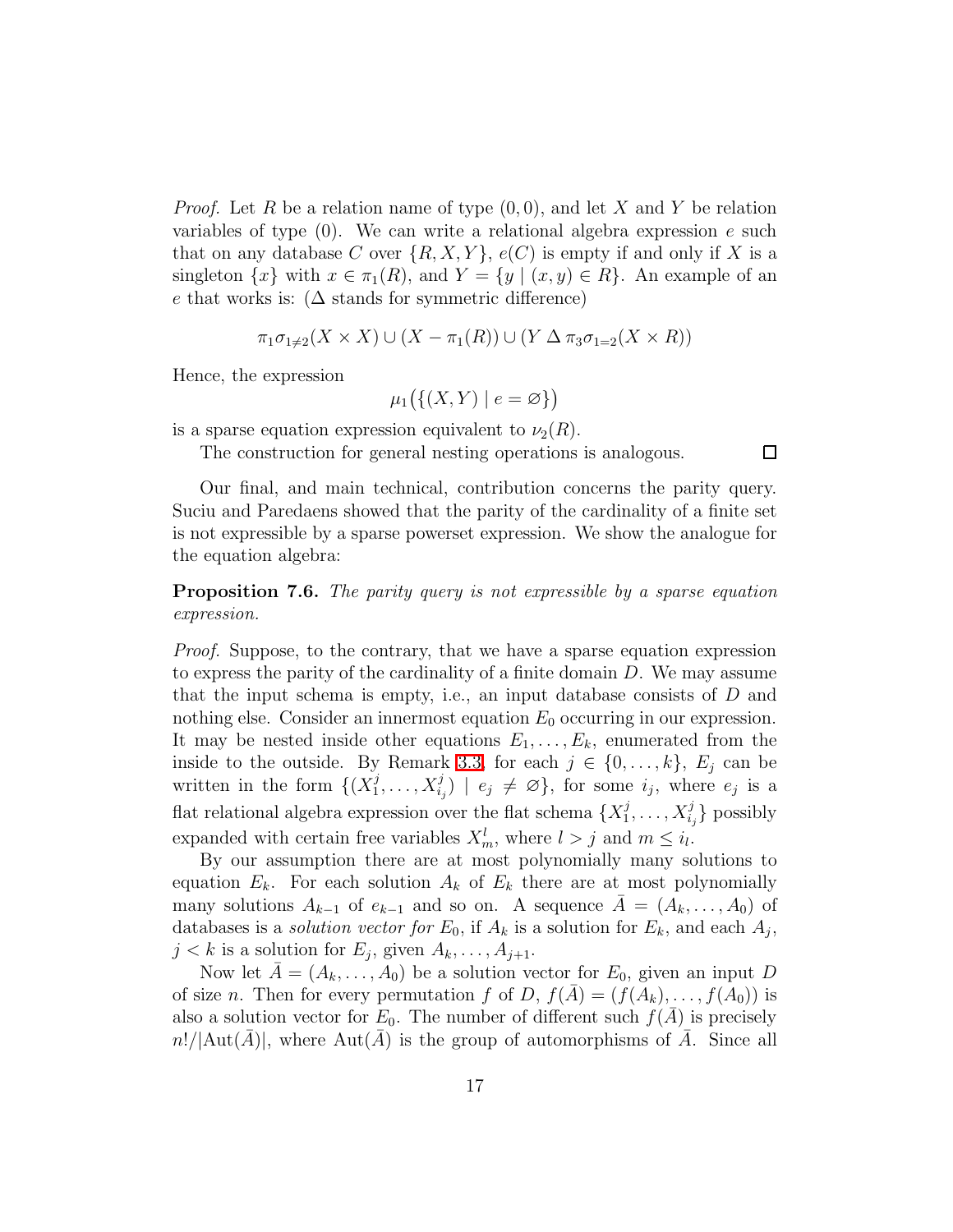equations are supposed to be sparse, this number is at most  $n^{\ell}$  for some fixed  $\ell$ , or, equivalently,  $|\text{Aut}(\overline{A})| \geq n!/n^{\ell}$ . Putting  $k = \ell + 1$ , this implies  $|\text{Aut}(A)| \geqslant (n-k)!$  for sufficiently large n.

We thus need to know more about large permutation groups. The following crucial lemma will give us the information we need. The group of permutations of a finite set D is denoted by  $Sym(D)$ , and its alternating subgroup of even permutations by  $\text{Alt}(D)$ . If G is a subgroup of  $\text{Sym}(D)$ , a fixed set for G is a subset  $\Delta \subseteq D$ , such that every  $g \in G$  maps  $\Delta$  to  $\Delta$ . The action of G on a fixed set  $\Delta$  (as a subgroup of Sym( $\Delta$ )) is denoted by  $G^{\Delta}$ .

<span id="page-17-0"></span>**Lemma 7.7.** Let  $k$  be a fixed natural number. Let  $G$  be a subgroup of Sym(D),  $|D| = n$ , n sufficiently large. Then  $|G| \geq (n - k)!$  implies the existence of a fixed set  $\Delta$  with  $|\Delta| \geq n - k$ , such that  $G^{\Delta}$  contains Alt $(\Delta)$ .

Proof of Lemma [7.7.](#page-17-0) For background on finite permutation groups, we refer to Wielandt's book [\[Wie64\]](#page-21-8), but here are a few preliminaries. An orbit of a permutation group G on a set D is a set of the form  $\{q(x) | q \in G\}$ , for some  $x \in D$ . We call G transitive if D is one single orbit of G. Further, G is called primitive if it is transitive and has no nontrivial blocks. Here, a block of G is a subset  $\Delta \subseteq D$  such that for all  $g \in G$ , the set  $g(\Delta)$  is either equal to  $\Delta$ , or disjoint from it. Trivial blocks are  $\varnothing$ , D, and the singletons. If G is not primitive but transitive, there is always a *complete block system* which partions D in equal-sized non-trivial blocks. We recall:

Bochert's Theorem (1889). Let G be primitive on D, not containing Alt(*D*). Let  $|D| = n$ . Then  $|G| \le n! / \lceil n/2 \rceil!$ .

For the proof of the Lemma, first assume that  $G$  is transitive. There are two possibilities:

1. G is imprimitive with, say, b blocks of size  $a (a > 1, b > 1, ab = n)$ . Then  $|G| \leq b!$   $(a!)^b$ , which in turn is at most  $2(\lfloor n/2 \rfloor!)^2$  for *n* sufficiently large. Thus, by what is given about  $|G|$ ,

<span id="page-17-1"></span>
$$
(n-k)! \leq 2(\lfloor n/2 \rfloor!)^2. \tag{1}
$$

However, this is impossible for  $n$  sufficiently large.

2. G is primitive. Then, unless G contains  $\mathrm{Alt}(D)$  (in which case the Lemma is proved), by Bochert's theorem,

<span id="page-17-2"></span>
$$
(n-k)! \leqslant \frac{n!}{\lceil n/2 \rceil!}.
$$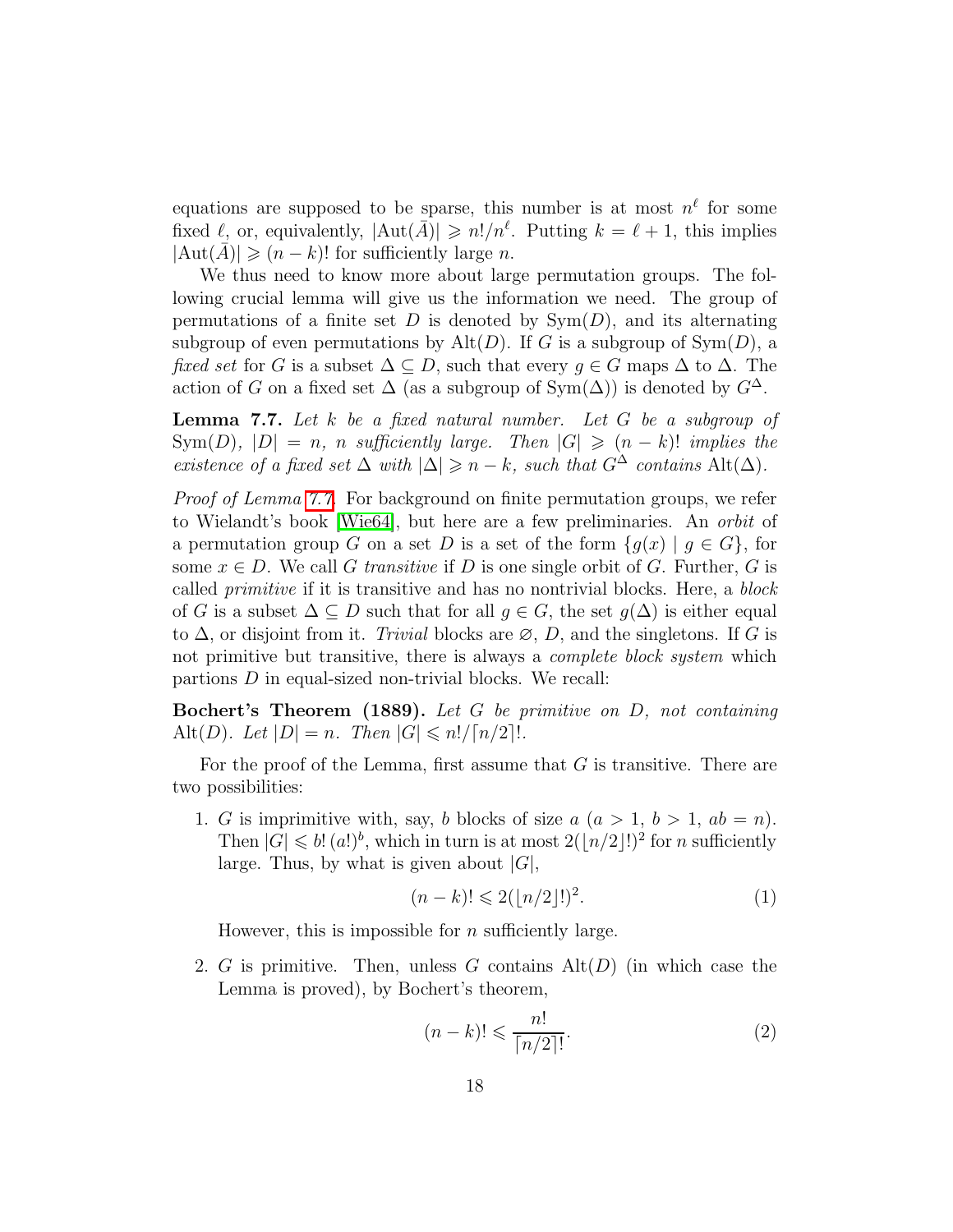Again, this is impossible for  $n$  sufficiently large.

Now assume G is intransitive. Let  $\Delta$  be an orbit of G of maximal size; let  $\ell \geq 1$  be such that the size of  $\Delta$  equals  $n - \ell$ . We have  $|G| \leq (n - \ell)! \ell!$ . Suppose  $\ell > k$ . Then  $(n - \ell)! \ell!$  reaches its maximum at  $\ell = k + 1$ . Hence,  $(n - k)! \leq |G| \leq (n - k - 1)!(k + 1)!$  and thus  $n - k \leq (k + 1)!$  which is impossible for large enough  $n$ .

So,  $\ell \leq k$ , or in other words, the size of  $\Delta$  is at least  $n - k$ . We have  $|G| \leq \ell! |G^{\Delta}| \leq k! |G^{\Delta}|$ , so  $|G^{\Delta}| \geq (n-k)!/k!$ . By definition  $G^{\Delta}$  is transitive on  $\Delta$ . We can now apply the same arguments as in the case "G is transitive" above, for  $G^{\Delta}$  instead of G, and get that  $G^{\Delta}$  must contain Alt( $\Delta$ ). Indeed, in the right-hand sides of inequalities [1](#page-17-1) and [2,](#page-17-2) n now becomes  $n - \ell$ , which has for effect that the upper bounds become smaller. Hence, as these inequalities already were impossible, they now become even more impossible. The extra factor of  $1/k!$  in the left-hand sides does not have a significant influence.  $\Box$ 

Invoking this Lemma for  $G = Aut(A)$ , we get a fixed set  $\Delta$  of size at least  $n - k$  such that any even permutation of  $\Delta$  can be extended to an automorphism of  $A$ .

Now let X be one of the relation variables of an equation  $E_j$ , of arity, say, r, and consider any r-tuple t whose components are either the symbol  $*$ or are in  $D - \Delta$ . Let r' be the number of components that are the symbol  $*$ . Further, let  $\xi$  be an equality type of r'-tuples. Denote by  $Neighbors_{X}^{\overline{A}}(t, \xi)$ the set of r'-tuples over  $\Delta$  of equality type  $\xi$  such that, if we replace the  $*$ -components of t by the components of the r'-tuple (from left to right), we get a tuple in  $X^{\bar{A}}$ .

<span id="page-18-0"></span>**Claim 7.8.** Neighbors $^{\bar{A}}_{X}(t,\xi)$  is either empty, or consists of all r'-tuples over  $\Delta$  of equality type  $\xi$ .

*Proof of Claim [7.8.](#page-18-0)* Suppose to the contrary that  $N := Neighbors_{X}^{\overline{A}}(t, \xi)$  is neither empty nor full. Take  $h_1$  in N, and take  $h_2$  (of arity r' and of type  $\xi$ ) not in N. Take two arbitrary elements from  $\Delta$  that neither appear in  $h_1$  nor in  $h_2$ , and remove them from  $\Delta$ , resulting in  $\Delta'$ . Take a third tuple  $h_3$  (of the right arity and type) over  $\Delta'$ , and disjoint from  $h_1$  and  $h_2$ . If  $h_3$  is in N, initialize the set I to  $\{h_2, h_3\}$ ; otherwise, put  $I := \{h_1, h_3\}$ . Now complete I to a maximal set of pairwise disjoint r'-tuples over  $\Delta'$  of equality type  $\xi$ . There are at least  $(n - k - 2)/r'$  tuples in I.

Assume at least half of  $I$  is outside  $N$ ; denote the set of these by  $I'$ . (The case where at least half of I is in N is symmetric.) Fix an  $h \in I \cap N$ . For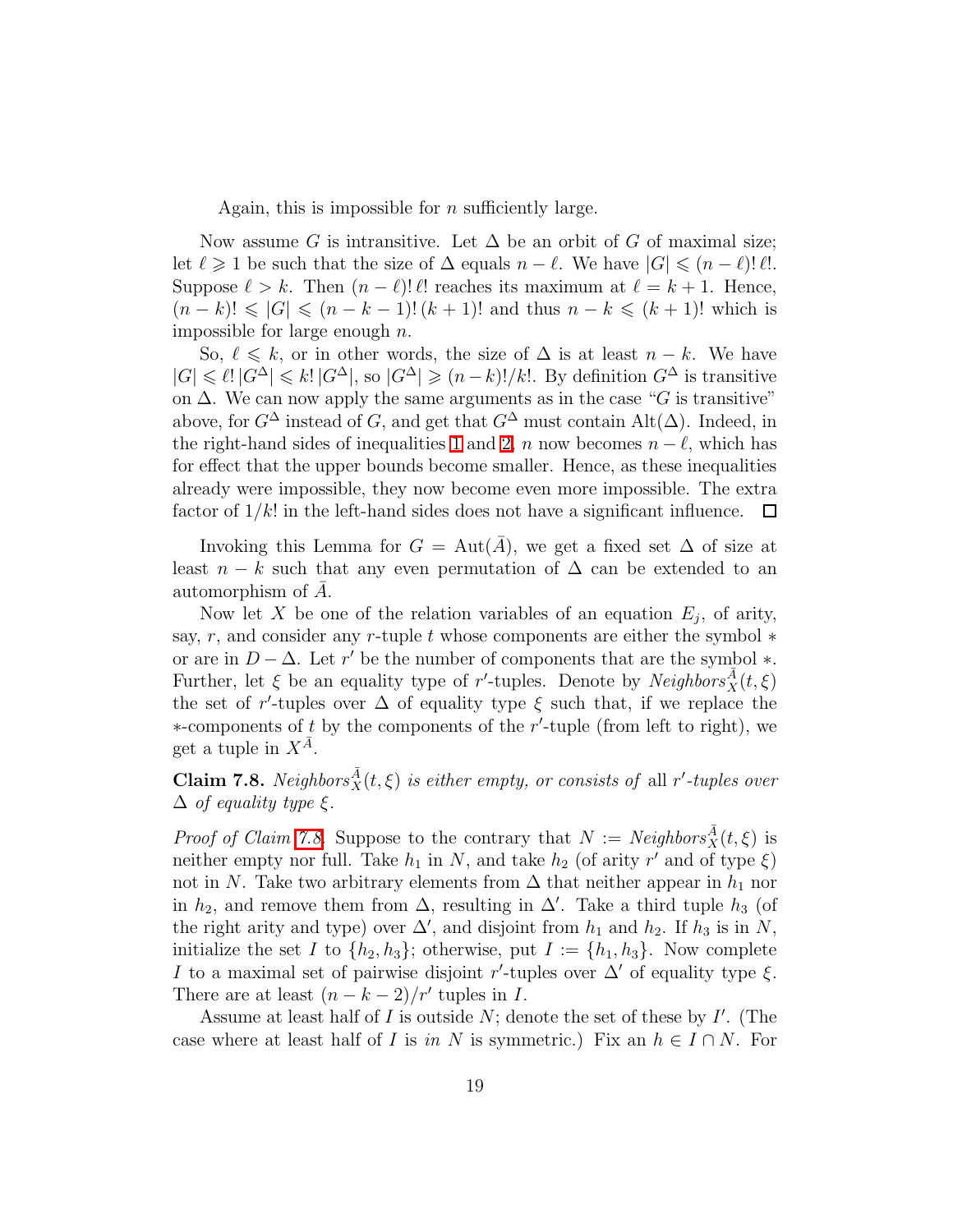each tuple s in I', we consider the permutation  $\varpi_s$  that transposes s and h and leaves everything else fixed. If  $\varpi_s$  happens to be odd, we make it even by adding the transposition of the two dummy elements we took out of  $\Delta$  (when we defined  $\Delta'$ ). Then each set  $\overline{\omega}_s(N)$  contains s, but does not contain any other tuples from  $I'$ . Thus, we produce in this way at least  $f(n) := ((n - k - 2)/2r'$  different sets of r'-tuples over  $\Delta$ . Since they are even, each  $\varpi_s$  can be extended to an automorphism. Hence, each of the  $f(n)$  sets must be the  $Neighbors_{X}^{\bar{A}}(t',\xi)$  of some t'. However, there are less than  $(k+1)^r$  different possibilities for t', while  $f(n)$  is larger than that for n sufficiently large. So we get to the desired contradiction.  $\Box$ 

We call  $(t, \xi)$  an r-ary pattern. If Neighbors $\bar{X}^{\bar{A}}(t, \xi)$  is nonempty (and thus full), we say that the pattern is *instantiated* in  $X^{\overline{A}}$ . Note also that the extreme cases, where  $t$  consists exclusively of stars or where  $t$  has no star at all, are also allowed and make sense.

By the above, we thus see that any solution vector  $\overline{A}$  can be generated by the following non-deterministic procedure:

- 1. Initialize all relations of  $A$  to empty.
- 2. Choose at most  $k$  different elements from  $D$ , playing the role of the elements outside  $\Delta$ .
- 3. For every relation variable X (of arity r, say), run through all r-ary patterns, and for each of them, non-deterministically instantiate it in  $X^{\bar{A}}$ , or not.

Since  $k$  and the number of relation variables are fixed, the number of possible patterns is also fixed. Hence, we can write an expression in the nested relational algebra that, given  $D$ , constructs the set of all possible vectors  $A$ of the above non-deterministic procedure. This set is a superset of the actual set of solution vectors for  $E_0$ . Equation  $E_0$  can now be replaced by a nested relational algebra expression which (1) constructs the set of solution candidates  $\overline{A}$ , (2) projects out the relations for  $X_1^0, \ldots, X_{i_0}^0$  and (3) selects those relations which fulfil  $E_0$ . The latter is an easy task for the nested relational algebra [\[GVG\]](#page-21-6).

Hence, we can get rid of  $E_0$ . Repeating this process, we can get rid of all equations, so that in the end we are left with a standard nested relational algebra expression for the parity query. But this is well known to be impossible [\[AHV95,](#page-20-5) [PVG92\]](#page-21-7).  $\Box$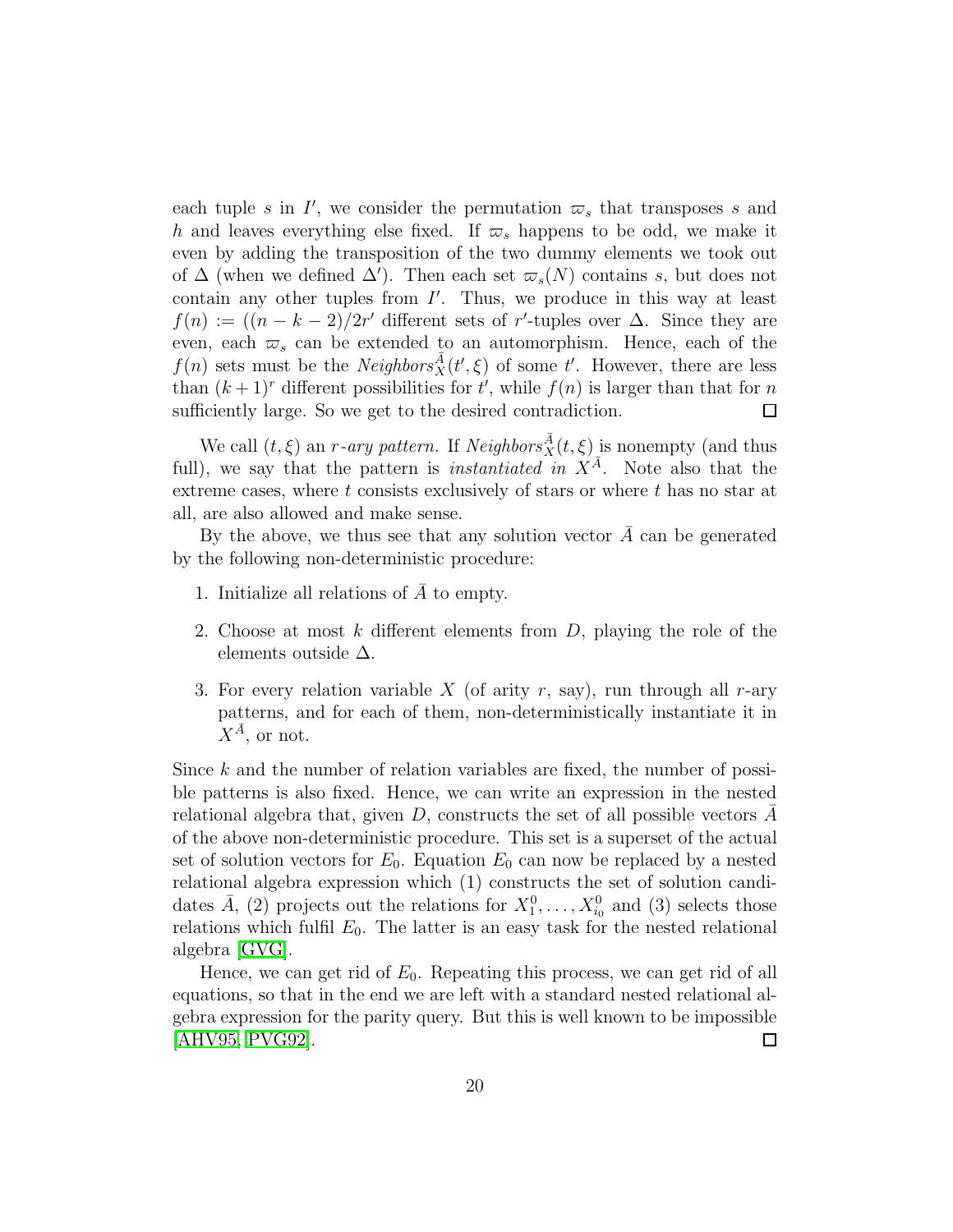Remark 7.9. Note that we have actually shown that over the empty schema, where databases consist of a finite domain and nothing else, the sparse equation algebra is no more powerful than the standard relational algebra. As a matter of fact, the proof can easily be generalized to apply also to schemas having only relation names of type (0). □

## Acknowledgment

We are indebted to László Babai, who pointed us to Liebeck's paper.

# <span id="page-20-4"></span>References

- [AH95] S. Abiteboul and G. Hillebrand. Space usage in functional query languages. In G. Gottlob and M.Y. Vardi, editors, *Database* Theory—ICDT'95, volume 893 of Lecture Notes in Computer Science, pages 439–454. Springer-Verlag, 1995.
- <span id="page-20-5"></span>[AHV95] S. Abiteboul, R. Hull, and V. Vianu. Foundations of Databases. Addison-Wesley, 1995.
- <span id="page-20-2"></span>[All86] E. Allender. The complexity of sparse sets in P. In A.L. Selman, editor, Structure in Complexity Theory, volume 223 of Lecture Notes in Computer Science, pages 1–11. Springer-Verlag, 1986.
- <span id="page-20-3"></span>[AV91] S. Abiteboul and V. Vianu. Generic computation and its complexity. In Proceedings 23rd ACM Symposium on the Theory of Computing, pages 209–219, 1991.
- <span id="page-20-1"></span>[EF95] H.-D. Ebbinghaus and J. Flum. Finite Model Theory. Springer, 1995.
- <span id="page-20-0"></span>[Fag74] R. Fagin. Generalized first-order spectra and polynomial-time recognizable sets. In R.M. Karp, editor, Complexity of Computation, volume 7 of SIAM-AMS Proceedings, pages 43–73. 1974.
- <span id="page-20-6"></span>[GSVG01] M. Gyssens, D. Suciu, and D. Van Gucht. Equivalence and normal forms for the restricted and bounded fixpoint in the nested algebra. Information and Computation, 164(1):85–117, 2001.